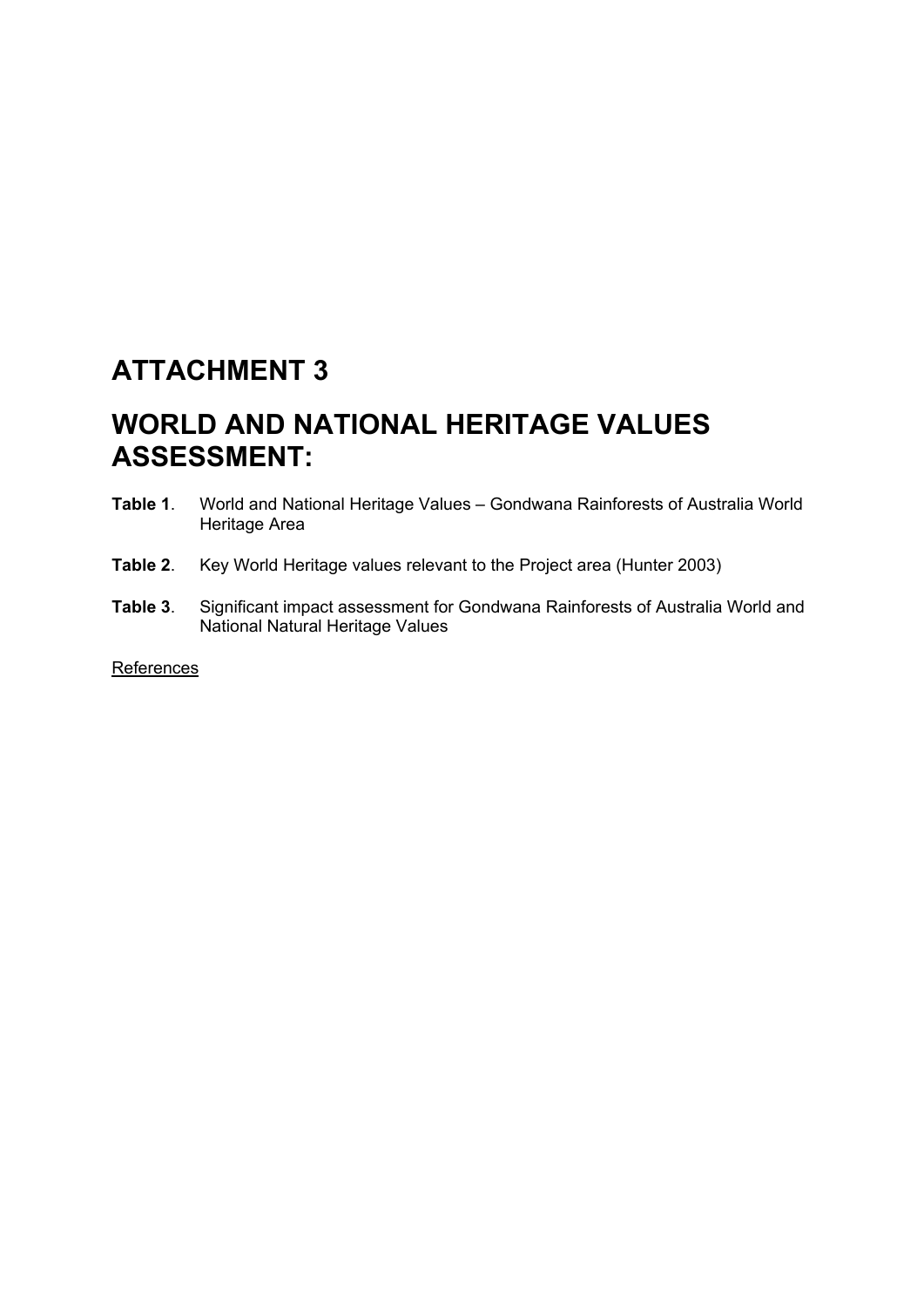## **Table 1. World and National Heritage Values – Gondwana Rainforests of Australia**

### **World Heritage Listing Criteria for the Gondwana Rainforests of Australia**

A portion of the current extent of the Gondwana Rainforests of Australia was inscribed on the World Heritage List in 1986 and was known as the Australian East Coast Subtropical and Temperate Rainforest Parks World Heritage Site. The listing was extended in 1994 as the Central Eastern Rainforest Reserves of Australia. In 2007 the name was changed to Gondwana Rainforests of Australia. The current listing includes approximately 50 separate reserves located between Brisbane and Newcastle, and includes Main Range National Park which is the northernmost extent of the WHA.

The Gondwana Rainforests were inscribed for their outstanding universal significance in terms of natural heritage. The rainforests satisfied three of the four possible criteria for the listing of a natural property:

- Criterion (i): 'be outstanding examples representing major stages of Earth's history, including the record of life, significant on-going geological processes in the development of landforms, or significant geomorphic or physiographic features.'
- Criterion (ii): 'be outstanding examples representing significant on-going ecological and biological processes in the evolution and development of terrestrial, fresh water, coastal and marine ecosystems and communities of plants and animals.'
- Criterion (iv): 'contain the most important and significant habitats for in-situ conservation of biological diversity, including those containing threatened species of outstanding universal value from the point of view of science or conservation.'

### **National Heritage Listing Criteria for the Gondwana Rainforests of Australia**

The Central Eastern Rainforest Reserves (now known as the Gondwana Rainforests of Australia) were included in the National Heritage Listing in 2007 under the *Environment and Heritage Legislation Amendment Act (No.1) 2003*.

The criteria for which the Gondwana Rainforests of Australia were included in the World Heritage List were taken to cause the World Heritage property to meet National Heritage criterion corresponding to each world heritage value. The corresponding National Heritage criteria for the property are:

- Criterion (a): 'the place has outstanding heritage value to the nation because of the place's importance in the course, or pattern, of Australia's natural or cultural history.'
- Criterion (b): 'the place outstanding heritage value to the national because of the place's possession of uncommon, rare or endangered aspects of Australia's natural or cultural history.'
- Criterion (c): 'the place has outstanding heritage value to the nation because of the place's potential to yield information that will contribute to an understanding of Australia's natural or cultural history.'
- Criterion (d): 'the place has outstanding heritage value to the national because of the place's importance in demonstrating the principal characteristics of:

(i) a class of Australia's natural or cultural places; or

(ii) a class of Australia's natural or cultural environments.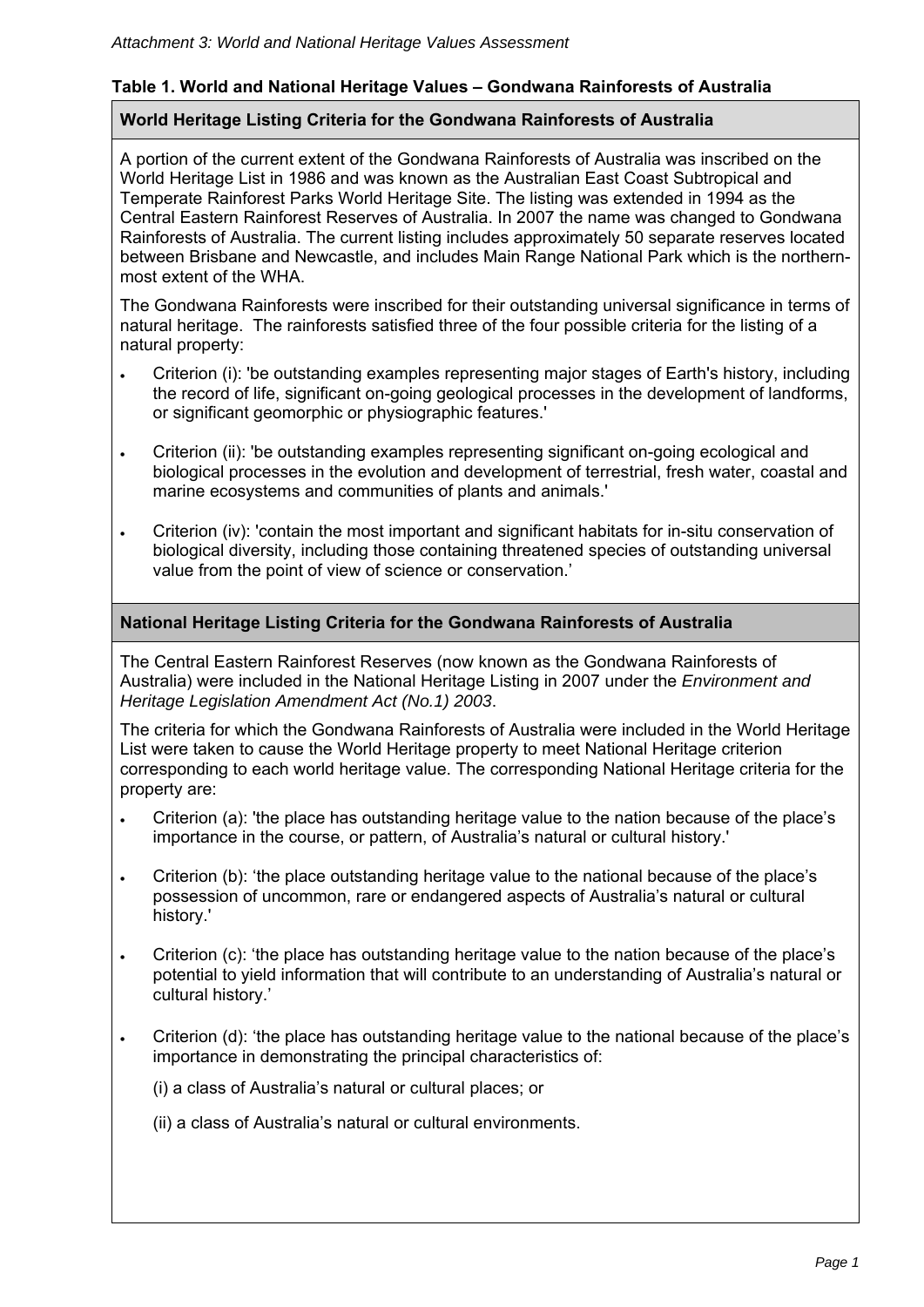### **Key Values**

The key values identified for the Gondwana Rainforests of Australia World Heritage Area have been identified by Hunter (2003). They include:

- 1. The World Heritage rainforests are an outstanding example of ecosystems and taxa from which modern biota are derived. These rainforests are exceptionally rich in primitive and relict species, many of which are similar to fossils from Gondwana. Ecosystems demonstrating this value include subtropical, warm temperate and cool temperate rainforest types.
- 2. The World Heritage Area (WHA) includes an outstanding range of ecosystems and taxa which demonstrate the origins and rise to dominance of cold adapted and dry adapted flora. Cool temperate rainforest, dry rainforest and wet sclerophyll ecosystems demonstrate this value.
- 3. The WHA includes outstanding geological features associated with the erosion of shield volcanoes.
- 4. The WHA includes significant centres of endemism where ongoing evolution of flora and fauna species is taking place. Ecosystems that are of particularly important as centres of endemism include cool temperate rainforest, subtropical rainforest, warm temperate rainforest, dry rainforest, wet sclerophyll forest, montane heathlands and rocky outcrops. The Border Ranges area is particularly important as a centre of endemism.
- 5. The WHA includes the principal habitats of a large number of threatened species of plants and animals. These species are of outstanding universal value from the point of view of science and conservation, including relict and primitive taxa.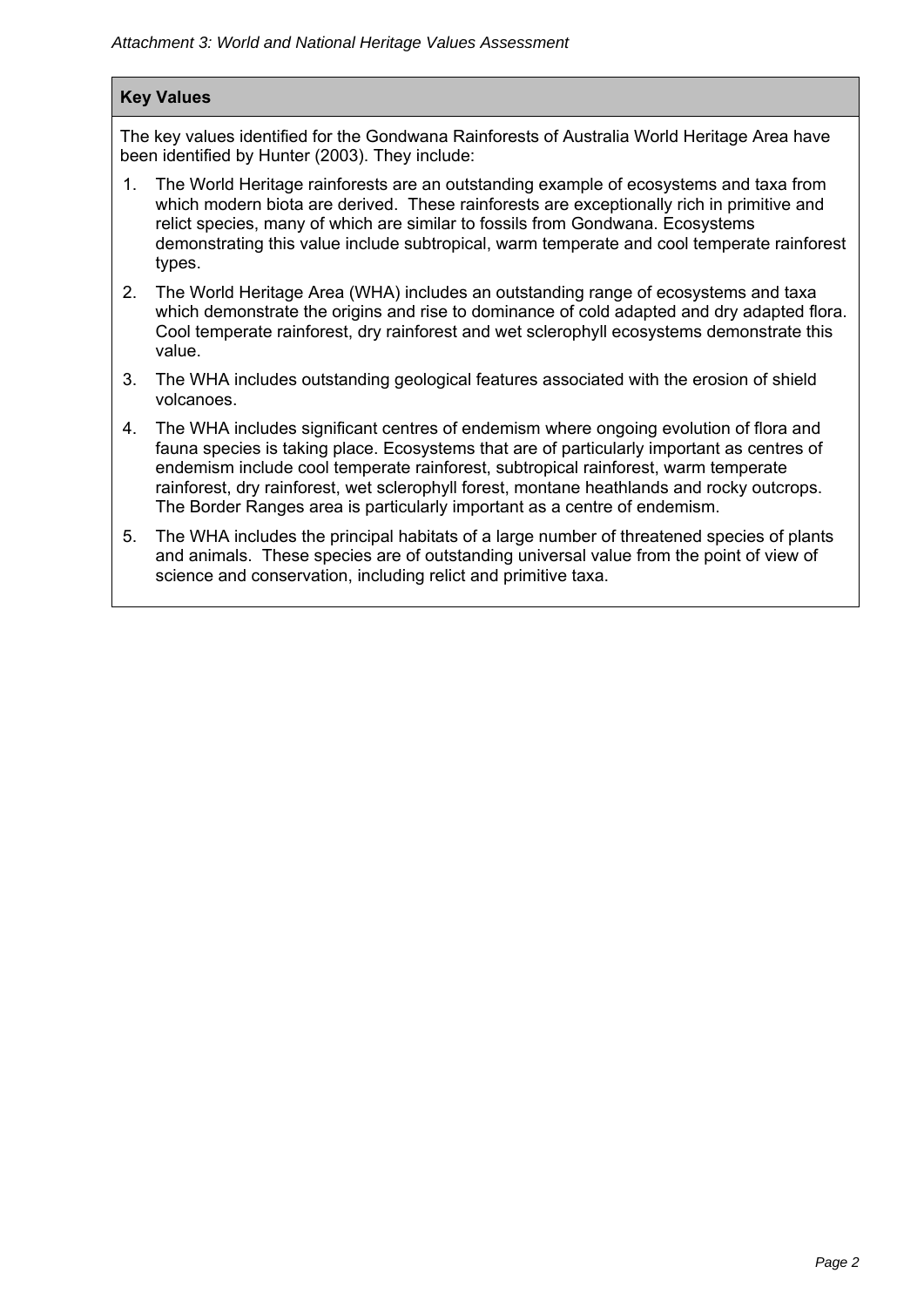| Table 2. Key World Heritage values relevant to the Project Area |  |  |
|-----------------------------------------------------------------|--|--|
|                                                                 |  |  |

| Key Values (Hunter 2003)                                                                                                                                                                                                                                                                                     | Key Values relevant to the Project Area                                                                                                                                                                                                                                                                                                                                                                                                                                                                                                                                                                                                                                                                                                                                                                                                                                                                                                                                                 |
|--------------------------------------------------------------------------------------------------------------------------------------------------------------------------------------------------------------------------------------------------------------------------------------------------------------|-----------------------------------------------------------------------------------------------------------------------------------------------------------------------------------------------------------------------------------------------------------------------------------------------------------------------------------------------------------------------------------------------------------------------------------------------------------------------------------------------------------------------------------------------------------------------------------------------------------------------------------------------------------------------------------------------------------------------------------------------------------------------------------------------------------------------------------------------------------------------------------------------------------------------------------------------------------------------------------------|
| 1. The World Heritage rainforests<br>are an outstanding example of<br>ecosystems and taxa from                                                                                                                                                                                                               | Subtropical and Warm temperate rainforest containing primitive and relictual species belonging to the<br>following families were recorded during field assessment and are relevant to the Project area:                                                                                                                                                                                                                                                                                                                                                                                                                                                                                                                                                                                                                                                                                                                                                                                 |
| which modern biota are derived.<br>These rainforests are                                                                                                                                                                                                                                                     | Araucariaceae (Hoop Pine Araucaria cunninghamii)<br>$\bullet$                                                                                                                                                                                                                                                                                                                                                                                                                                                                                                                                                                                                                                                                                                                                                                                                                                                                                                                           |
| exceptionally rich in primitive<br>and relict species, many of                                                                                                                                                                                                                                               | Atherospermaceae (Socket Wood Daphnandra apetala)                                                                                                                                                                                                                                                                                                                                                                                                                                                                                                                                                                                                                                                                                                                                                                                                                                                                                                                                       |
| which are similar to fossils from<br>Gondwana. Ecosystems<br>demonstrating this value include<br>subtropical, warm temperate<br>and cool temperate rainforest<br>types.                                                                                                                                      | Monimiaceae (Native Mulberry Hedycarya angustifolia)                                                                                                                                                                                                                                                                                                                                                                                                                                                                                                                                                                                                                                                                                                                                                                                                                                                                                                                                    |
|                                                                                                                                                                                                                                                                                                              | Winteraceae (Scrub or Brush Pepperbush Tasmannia insipida)<br>$\bullet$                                                                                                                                                                                                                                                                                                                                                                                                                                                                                                                                                                                                                                                                                                                                                                                                                                                                                                                 |
|                                                                                                                                                                                                                                                                                                              | Lauraceae (Red-barked Sassafras Cinnamomum virens, Pigeonberry Ash Cryptocarya<br>$\bullet$<br>erythroxylon, Mountain Walnut Cryptocarya foveolata, Pepperberry Cryptocarya obovata, Bolly<br>Gum Litsea reticulata, Grey Bolly Gum Neolitsea australiensis and White Bolly Gum Neolitsea<br>dealbata).                                                                                                                                                                                                                                                                                                                                                                                                                                                                                                                                                                                                                                                                                 |
| 2. The World Heritage Area<br>(WHA) includes an outstanding<br>range of ecosystems and taxa<br>which demonstrate the origins<br>and rise to dominance of cold<br>adapted and dry adapted flora.<br>Cool temperate rainforest, dry<br>rainforest and wet sclerophyll<br>ecosystems demonstrate this<br>value. | Wet sclerophyll forests with Sydney Blue Gum Eucalyptus saligna, Brush Box Lophostemon<br>confertus and New England Blackbutt Eucalyptus campanulata occur within the Project area.                                                                                                                                                                                                                                                                                                                                                                                                                                                                                                                                                                                                                                                                                                                                                                                                     |
| 3. The WHA includes outstanding<br>geological features associated<br>with the erosion of shield<br>volcanoes.                                                                                                                                                                                                | The Scenic Rim is largely formed by Tertiary basalt flows. The Main Range volcano is thought to<br>have been at its highest at Spicers Gap with a potential original basalt thickness of 1000 m<br>approximately. Today, an estimated 900 m of exposed basalt can still be found in that area. The<br>basalt flows are believed to originally have extended to Kalbar-Boonah in the east and Rosewood in<br>the north-east. Ancient streams eroded large areas of the eastern extent of the basalt flows of the<br>Main Range volcano, leaving behind steep escarpments which are prominent today (Stevens and<br>Willmott, 1996). Evidence of these former drainages is reflected in the serrated landforms along Main<br>Range to the north of Cunningham's Gap, where valleys of their former headwaters frame the<br>skyline. The scarps traversed in places along the proposed Class 5 walking trail continue to erode<br>rapidly Willmott (2004) and large land slips are common. |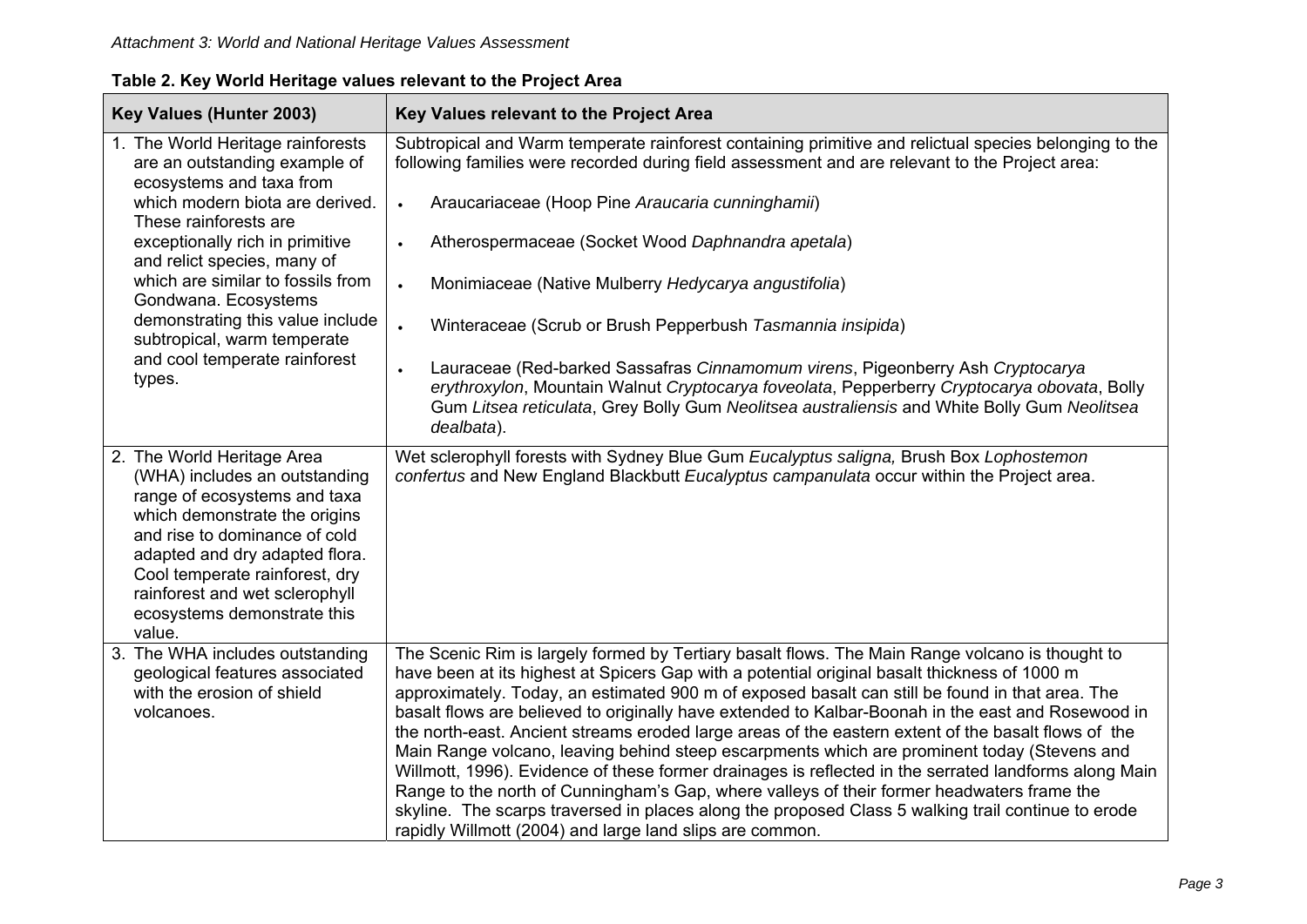| Key Values (Hunter 2003)                                                                                                                                                                                                                                                                                                                                                                                                                                                                 | Key Values relevant to the Project Area                                                                                                                                                                                                                                                                                                                                                                                                                                                                                                                                                                                                                                                                                                                                                                                                                                                                                                                                                                                                                                                                                                                                                                |
|------------------------------------------------------------------------------------------------------------------------------------------------------------------------------------------------------------------------------------------------------------------------------------------------------------------------------------------------------------------------------------------------------------------------------------------------------------------------------------------|--------------------------------------------------------------------------------------------------------------------------------------------------------------------------------------------------------------------------------------------------------------------------------------------------------------------------------------------------------------------------------------------------------------------------------------------------------------------------------------------------------------------------------------------------------------------------------------------------------------------------------------------------------------------------------------------------------------------------------------------------------------------------------------------------------------------------------------------------------------------------------------------------------------------------------------------------------------------------------------------------------------------------------------------------------------------------------------------------------------------------------------------------------------------------------------------------------|
| 4. The WHA includes significant<br>centres of endemism where<br>ongoing evolution of flora and<br>fauna species is taking place.<br>Ecosystems that are of<br>particularly important as centres<br>of endemism include cool<br>temperate rainforest,<br>subtropical rainforest, warm<br>temperate rainforest, dry<br>rainforest, wet sclerophyll<br>forest, montane heathlands and<br>rocky outcrops. The Border<br>Ranges area is particularly<br>important as a centre of<br>endemism. | Flora species that are endemic to the northern Gondwana Rainforests of Australia World Heritage<br>Area and were recorded within the Project area during field assessment are Mountain Boobialla,<br>Myoporum betcheanum a rainforest pioneer-type species, Spear Lily Doryanthes palmeri which<br>grows on rock pavements and White Malletwood Rhodamnia whiteana which grows in Cool<br>Subtropical Rainforest.<br>Fauna species and subspecies that are essentially or largely confined to the Gondwana Rainforests<br>of Australia World Heritage Area and known to occur in Main Range National Park are:<br>Albert's Lyrebird Menura alberti<br>Rufous Scrub-bird Atrichornis rufescens<br>Pale-yellow Robin Tregallasia capito capito<br>Logrunner Orthonyx temminckii (Hunter 2003 states that this species also occurs in New Guinea<br>$\bullet$<br>but recent taxonomic revision (e.g., Boles 2007) means this species is confined to Gondwana<br>Rainforests)<br>Three-toed Snake-tooth Skink Coeranoscincus reticulatus<br>Pouched Frog Assa darlingtoni<br>Fletcher's Frog Lechriodus fletcheri<br>Mountain Frog Philoria kundagungan<br>Brown Turban Pinwheel Snail Ngairea levicostata |
| 5. The WHA includes the principal<br>habitats of a large number of<br>threatened species of plants<br>and animals. These species<br>are of outstanding universal<br>value from the point of view of<br>science and conservation,<br>including relict and primitive<br>taxa.                                                                                                                                                                                                              | The Vulnerable taxon Bunya Mountains Bluegrass or Satin-top Grass Bothriochloa bunyensis is<br>present in the ground layer of <i>Eucalyptus</i> Open Forest in the extreme north along a 200 m section of<br>the disused Winder logging road proposed to be re-opened. As the common name suggests the<br>main centre of distribution of the taxon is the Bunya Mountains (Fensham and Fairfax 1996). The<br>disjunct occurrence on Main Range links these two high altitude sub-coastal basalt areas which<br>share many rainforest and sclerophyll taxa.<br>Other threatened plant species have been recorded from nearby areas, often from habitats different<br>to those confirmed as being present within the project envelope. There is a very small likelihood that<br>two other species may be present. They include Austral Toadflax Thesium australe (same habitat as<br>the Bunya Mountains Bluegrass) and Boulder Orchid or Blotched Sarcochilus Sarcochilus weinthalii<br>on boulders in rainforest.                                                                                                                                                                                      |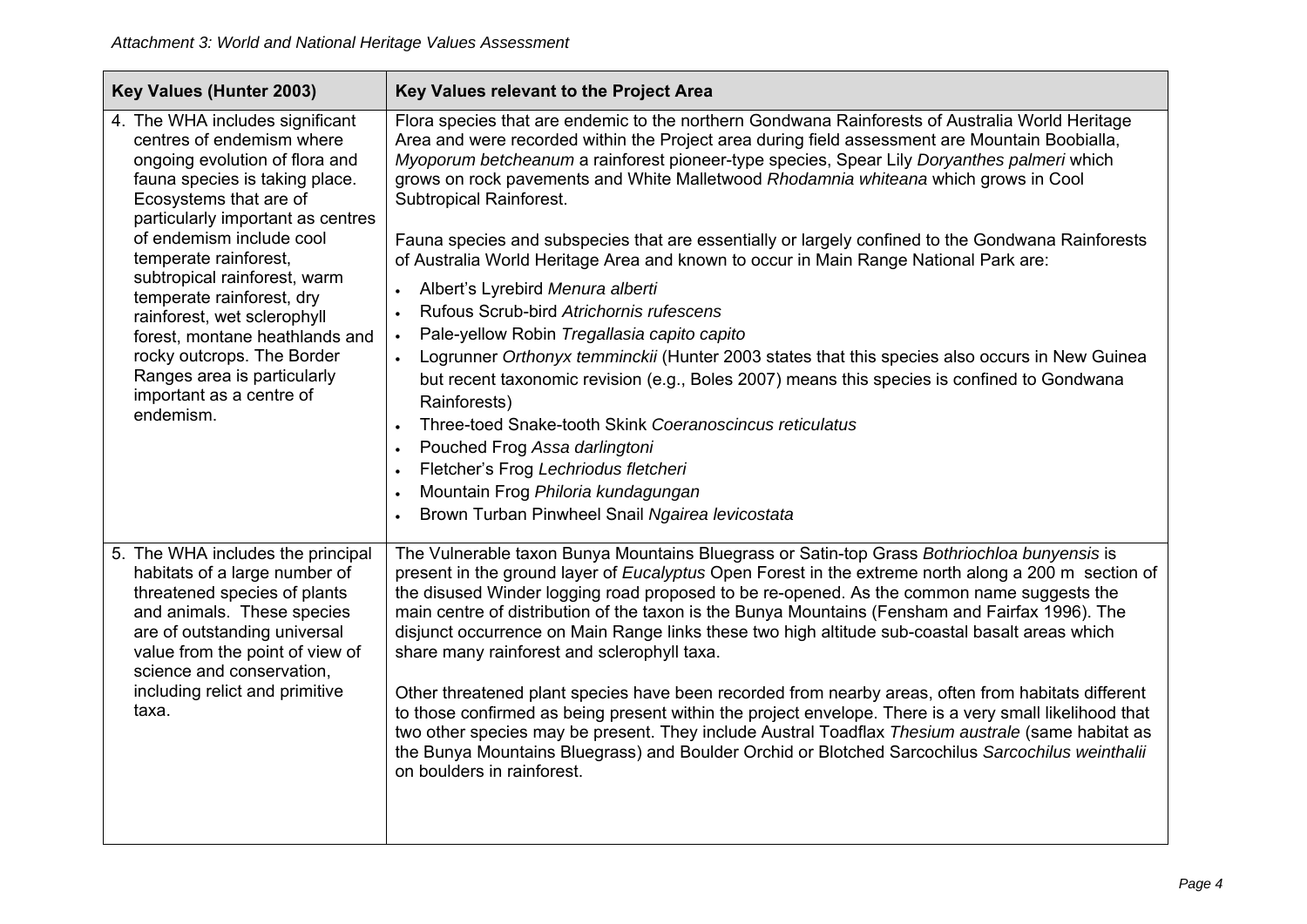| Key Values (Hunter 2003) | Key Values relevant to the Project Area                                                                                                                                                                                                                                                                                                                                                                                                                                                                                                                                              |
|--------------------------|--------------------------------------------------------------------------------------------------------------------------------------------------------------------------------------------------------------------------------------------------------------------------------------------------------------------------------------------------------------------------------------------------------------------------------------------------------------------------------------------------------------------------------------------------------------------------------------|
|                          | Threatened (EPBC Act listed) fauna species that are known or predicted to occur in Main Range<br>National Park are:                                                                                                                                                                                                                                                                                                                                                                                                                                                                  |
|                          | Spotted-tailed Quoll Dasyurus maculatus maculatus (SE mainland) (Endangered)<br>Koala Phascolarctos cinereus (Vulnerable)<br>Greater Glider Petauroides volans (Vulnerable)<br>Long-nosed Potoroo Potorous tridactylus tridactylus (Vulnerable)<br>Brush-tailed Rock-wallaby Petrogale penicillata (Vulnerable)<br>Grey-headed Flying-fox Pteropus poliocephalus (Vulnerable)<br>Large-eared Pied Bat Chalinolobus dwyeri (Vulnerable)<br>$\bullet$<br>New Holland Mouse Pseudomys novaehollandiae (Vulnerable)<br>Hastings River Mouse Pseudomys oralis (Endangered)                |
|                          | Red Goshawk Erythrotriorchis radiatus (Vulnerable)<br>Black-breasted Button-quail Turnix melanogaster (Vulnerable)<br>Swift Parrot Lathamus discolor (Critically Endangered)<br>$\bullet$<br>(Coxen's) Double-eyed Fig-parrot Cyclopsitta diophthalma coxeni (Endangered)<br>$\bullet$<br>Rufous Scrub-bird Atrichornis rufescens (Endangered)<br>Eastern Bristlebird Dasyornis brachypterus (Endangered)<br>Collared Delma Delma torquata (Vulnerable)<br>Three-toed Snake-tooth Skink Coeranoscincus reticulatus (Vulnerable)<br>Fleay's Barred Frog Mixophyes fleayi (Endangered) |
|                          | The Mount Mistake Spiny Cray Euastacus jagara, while not EPBC Act listed is listed as Critically<br>Endangered on the IUCN Red List.                                                                                                                                                                                                                                                                                                                                                                                                                                                 |
|                          | Fauna species and groups that are relict and primitive taxa and known to occur in Main Range<br>National Park include:                                                                                                                                                                                                                                                                                                                                                                                                                                                               |
|                          | Albert's Lyrebird Menura alberti<br>Rufous Scrub-bird Atrichornis rufescens<br>Green Catbird Ailuroedus crassirostris<br>Regent Bowerbird Sericulus chrysocephalus<br>Satin Bowerbird Ptilonorhynchus violaceus<br>White-throated Treecreeper Cormobates leucophaea                                                                                                                                                                                                                                                                                                                  |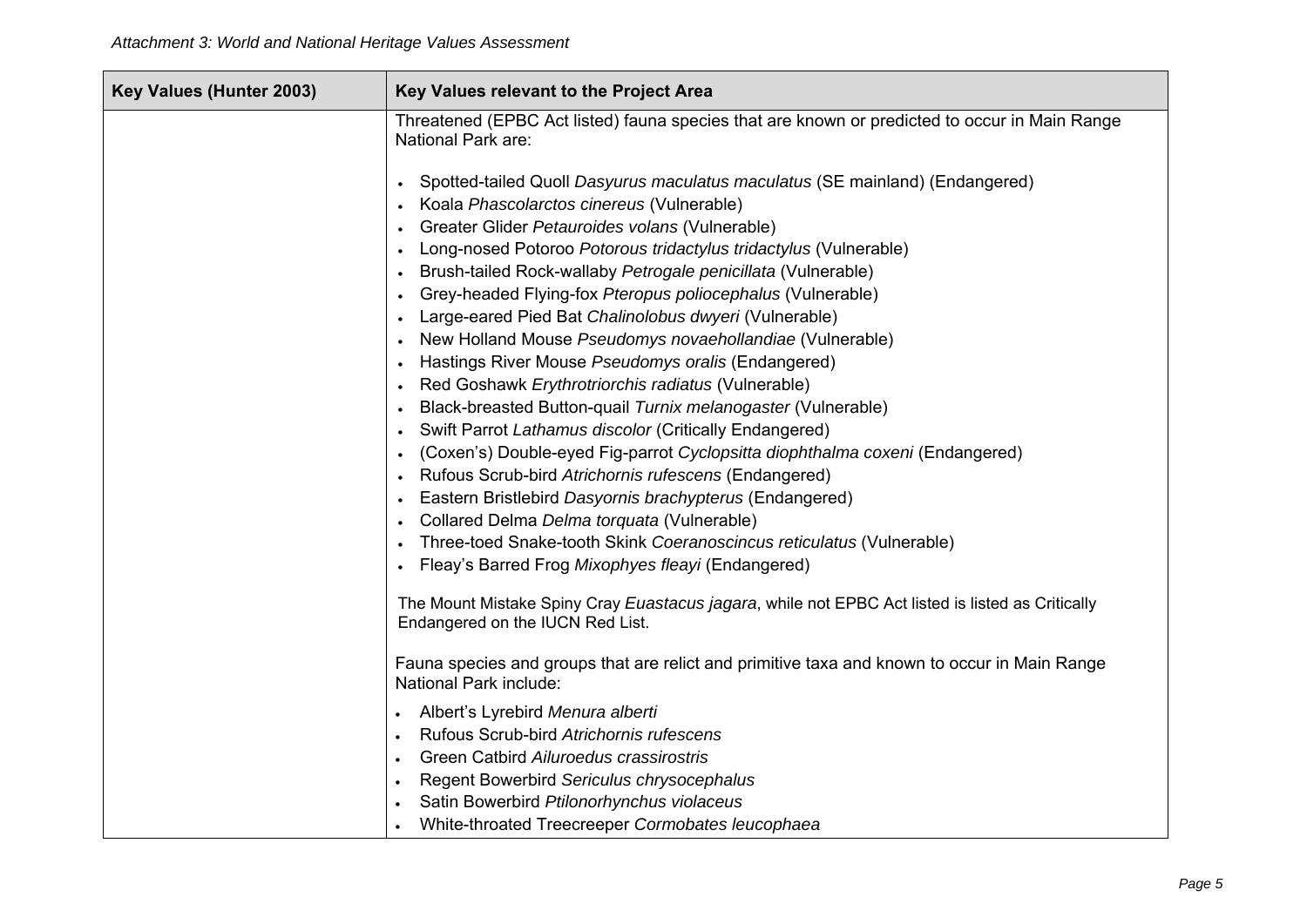| Key Values (Hunter 2003) | Key Values relevant to the Project Area                                                |
|--------------------------|----------------------------------------------------------------------------------------|
|                          | Red-browed Treecreeper Climacteris erythrops                                           |
|                          | Chestnut-rumped Heathwren Hylacola pyrrhopygia                                         |
|                          | Speckled Warbler Chthonicola sagittata                                                 |
|                          | White-browed Scrubwren Sericornis frontalis                                            |
|                          | Yellow-throated Scrubwren Sericornis citreogularis                                     |
|                          | Large-billed Scrubwren Sericornis magnirostra                                          |
|                          | <b>Weebill Smicrornis brevirostris</b>                                                 |
|                          | Brown Gerygone Gerygone mouki                                                          |
|                          | White-throated Gerygone Gerygone olivacea<br>$\bullet$                                 |
|                          | Brown Thornbill Acanthiza pusilla                                                      |
|                          | Buff-rumped Thornbill Acanthiza reguloides                                             |
|                          | Yellow-rumped Thornbill Acanthiza chrysorrhoa                                          |
|                          | Yellow Thornbill Acanthiza nana                                                        |
|                          | Striated Thornbill Acanthiza lineata                                                   |
|                          | Logrunner Orthonyx temminckii                                                          |
|                          | Macquarie Turtle Emydura macquarii                                                     |
|                          | Southern Leaf-tailed Gecko Saltuarius swaini                                           |
|                          | Granite Leaf-tailed Gecko Saltuarius wyberba                                           |
|                          | Lesueur's Velvet Gecko Amalosia lesueurii                                              |
|                          | Eastern Stone Gecko Diplodactylus vittatus                                             |
|                          | Robust Velvet Gecko Nebulifera robusta<br>$\bullet$                                    |
|                          | Southern Spotted Velvet Gecko Oedura tryoni                                            |
|                          | Burton's Snake-lizard Lialis burtonis                                                  |
|                          | Common Scaly-foot Pygopus lepidopodus                                                  |
|                          | Major Skink Bellatorias frerei                                                         |
|                          | Land Mullet Bellatorias major                                                          |
|                          | Pink-tongued Skink Cyclodomorphus gerrardii                                            |
|                          | Eastern Crevice Skink Egernia mcpheei                                                  |
|                          | Tree Skink Egernia striolata                                                           |
|                          | White's Skink Liopholis whitii<br>$\bullet$                                            |
|                          | Common Blue-tongued Lizard Tiliqua scincoides                                          |
|                          | Southern Angle-headed Dragon Hypsilurus spinipes<br>Water Dragon Intellagama lesueurii |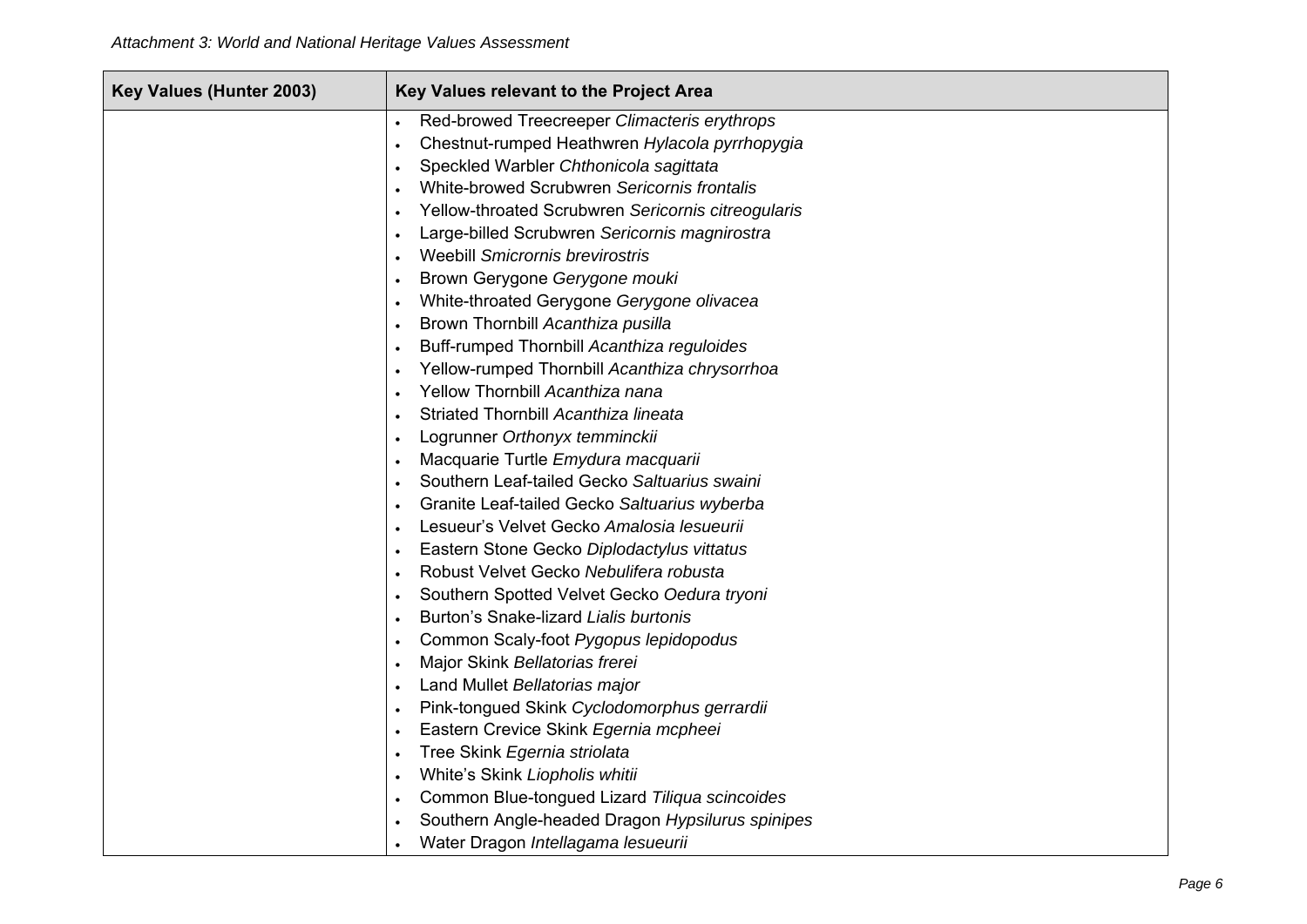| Key Values (Hunter 2003) | Key Values relevant to the Project Area                                                                   |
|--------------------------|-----------------------------------------------------------------------------------------------------------|
|                          | Pouched Frog Assa darlingtoni<br>$\bullet$                                                                |
|                          | Tusked Frog Adelotus brevis                                                                               |
|                          | Common Eastern Froglet Crinia signifera                                                                   |
|                          | Fletcher's Frog Lechriodus fletcheri<br>$\bullet$                                                         |
|                          | Great Barred Frog Mixophyes fasciolatus                                                                   |
|                          | Fleay's Barred Frog Mixophyes fleayi                                                                      |
|                          | Giant Barred Frog Mixophyes iteratus (The Main Range population is thought to be extinct (Hines           |
|                          | 2012b)                                                                                                    |
|                          | Mountain Frog Philoria (Kyarranus) kundagungan<br>$\bullet$                                               |
|                          | Red-backed Toadlet Pseudophryne coriacea<br>$\bullet$                                                     |
|                          | Eastern Banjo Frog Limnodynastes dumerilii                                                                |
|                          | Striped Marsh Frog Limnodynastes peronii<br>$\bullet$                                                     |
|                          | Spotted Grass Frog Limnodynastes tasmaniensis<br>$\bullet$                                                |
|                          | Ornate Burrowing Frog Platyplectrum ornatum                                                               |
|                          | Green Tree Frog Litoria caerulea<br>$\bullet$                                                             |
|                          | Red-eyed Tree Frog Litoria chloris                                                                        |
|                          | Bleating Tree Frog Litoria dentata                                                                        |
|                          | Eastern Dwarf Tree Frog Litoria fallax                                                                    |
|                          | Broad-palmed Frog Litoria latopalmata<br>$\bullet$                                                        |
|                          | Pearson's Frog Litoria pearsoniana<br>$\bullet$                                                           |
|                          | Peron's Tree Frog Litoria peronii<br>$\bullet$                                                            |
|                          | Whirring Tree Frog Litoria revelata                                                                       |
|                          | Red Tree Frog Litoria rubella<br>$\bullet$                                                                |
|                          | Tyler's Tree Frog Litoria tyleri                                                                          |
|                          | Verreaux's Frog Litoria verreauxii                                                                        |
|                          | Wilcox's Frog Litoria wilcoxii<br>$\bullet$                                                               |
|                          | Mount Mistake Spiny Cray Euastacus jagara                                                                 |
|                          | <b>Blue Spiny Cray Euastacus sulcatus</b><br>$\bullet$<br>Brown Turban Pinwheel Snail Ngairea levicostata |
|                          | $\bullet$<br>Angular Flamed Pinwheel Snail Ngairea dorrigoensis                                           |
|                          | Moss Bug Hackeriella veitchii<br>$\bullet$                                                                |
|                          | a 'true' spider Tarlina woodwardi                                                                         |
|                          | Velvet Worms (Peripatus)                                                                                  |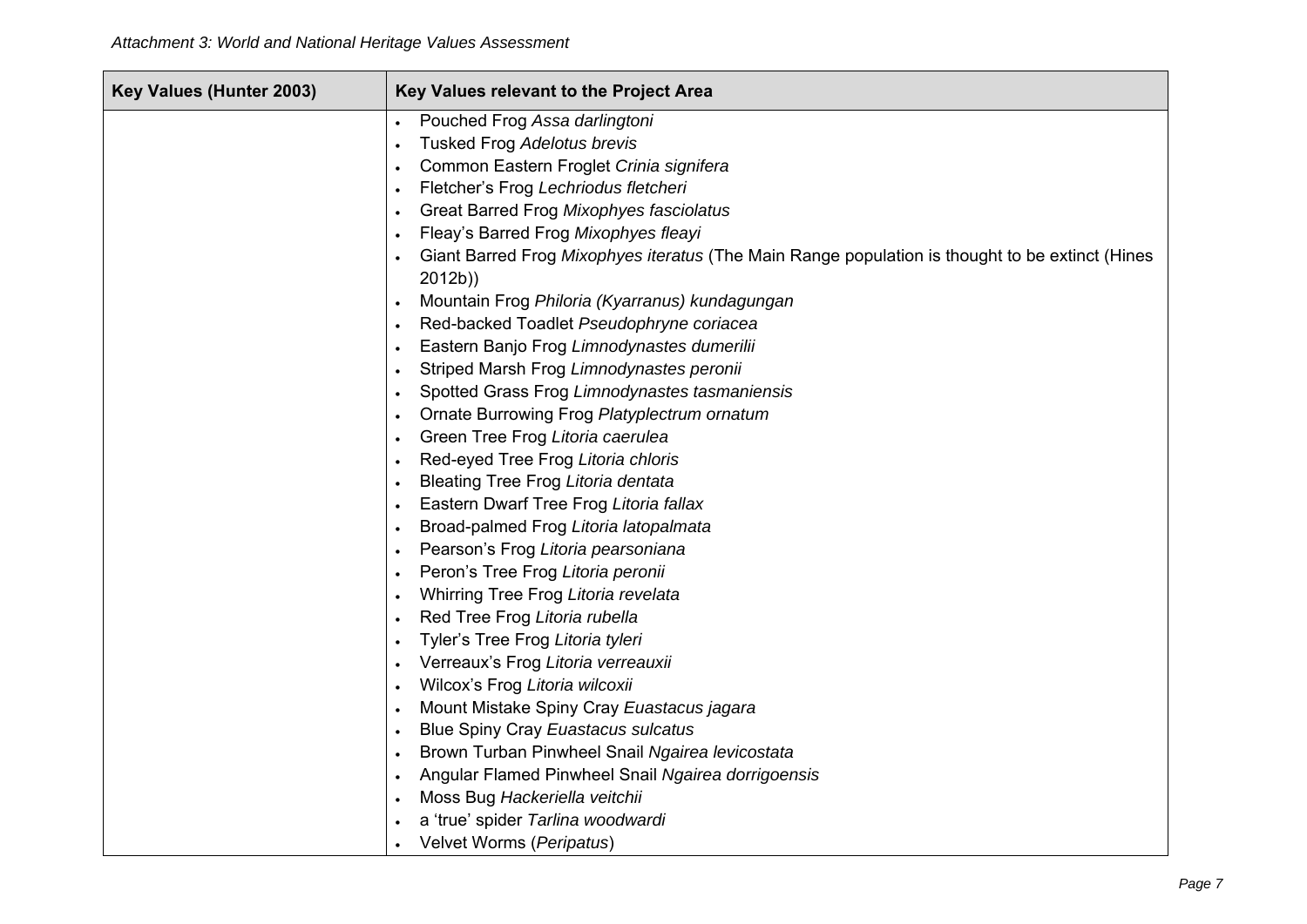| Key Values (Hunter 2003) | Key Values relevant to the Project Area                                                                                                                   |
|--------------------------|-----------------------------------------------------------------------------------------------------------------------------------------------------------|
|                          | Flat bugs (subfamily Chinamyersiinae)<br>Carabid beetles (certain flightless, ground-living members of the Carabidae)                                     |
|                          | Trapdoor spiders (several genera of Mygalomorphae spiders)                                                                                                |
|                          | Black-breasted Button-quail Turnix melanogaster is considered significant as it is the only rainforest-<br>inhabiting button-quail species (Hunter 2003). |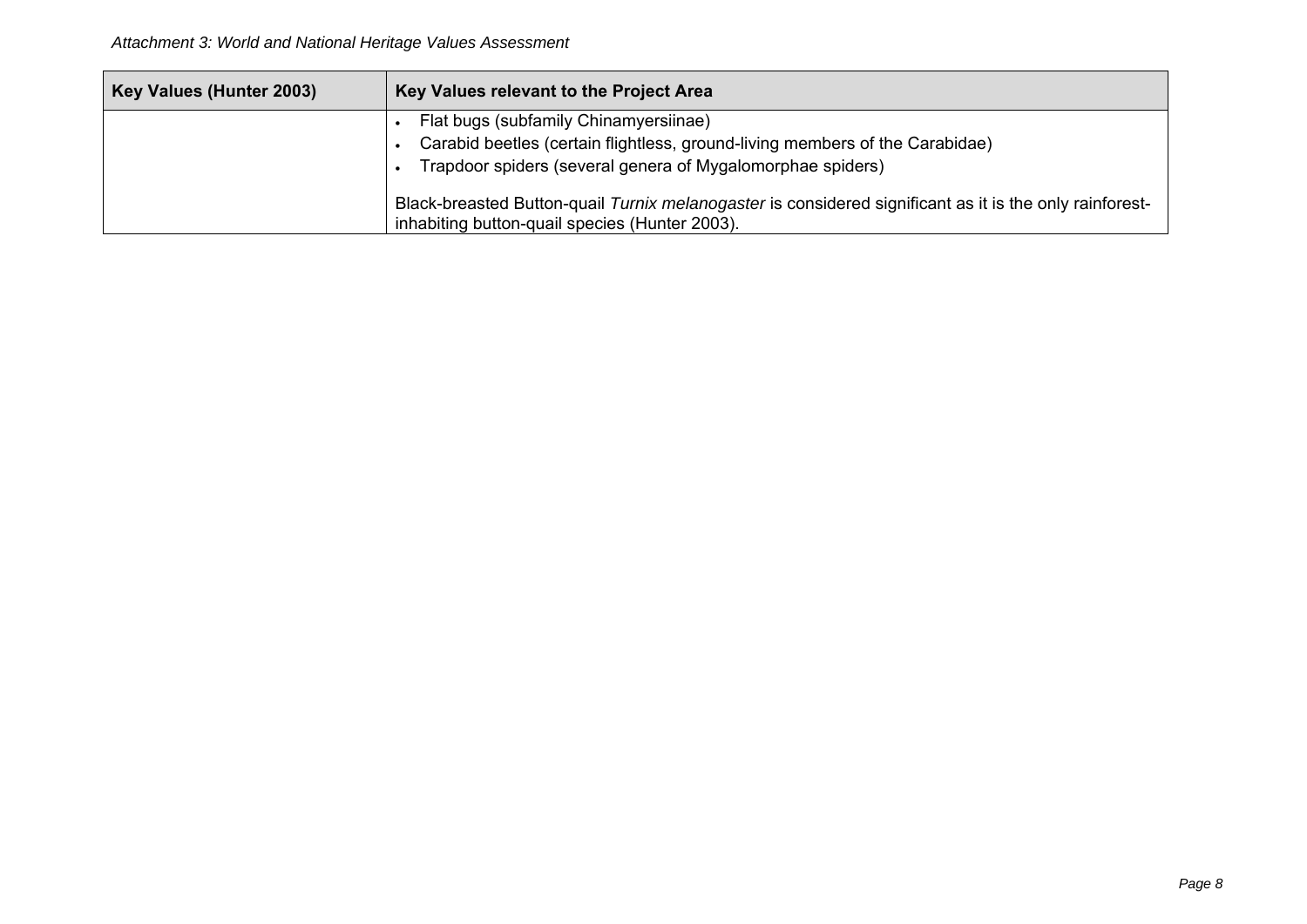#### **Table 3. Significant impact assessment for Gondwana Rainforests of Australia World and National Natural Heritage Values**

Note: World and National Heritage significant impact criteria (Significant Impact Guidelines 1.1) are identical with one exception and are therefore addressed together in this table to avoid repetition.

| An action is likely to<br>have a significant<br>impact on a World<br>Heritage Property and/or<br><b>National Heritage Place</b><br>if there is a real chance<br>or possibility that it will:                                 | <b>SRT Project Impacts</b>                                                                                                                                                                                                                                                                                                                                                                                                                                                                                                                                                                                                                                                                                                                                                                                                                                               |
|------------------------------------------------------------------------------------------------------------------------------------------------------------------------------------------------------------------------------|--------------------------------------------------------------------------------------------------------------------------------------------------------------------------------------------------------------------------------------------------------------------------------------------------------------------------------------------------------------------------------------------------------------------------------------------------------------------------------------------------------------------------------------------------------------------------------------------------------------------------------------------------------------------------------------------------------------------------------------------------------------------------------------------------------------------------------------------------------------------------|
|                                                                                                                                                                                                                              | VALUES ASSOCIATED WITH GEOLOGY OR LANDSCAPE                                                                                                                                                                                                                                                                                                                                                                                                                                                                                                                                                                                                                                                                                                                                                                                                                              |
| Damage, modify, alter or<br>obscure important<br>geological formations in a<br>World Heritage property or<br>Natural Heritage Place                                                                                          | Major features of geological significance include the actively retreating<br>eastern escarpment, the outcropping basalt at Bare Rock and the<br>deeply incised west-flowing streams. The side tributaries in the<br>headwaters of the major streams form ephemeral waterfalls after heavy<br>rainfall events. These features can be viewed from parts of the<br>proposed trail route and an existing path free of vegetation crosses Bare<br>Rock. There will be no detrimental effects to geological features along<br>any part of the route or at the accommodation nodes.                                                                                                                                                                                                                                                                                             |
| Damage, modify, alter or<br>obscure landforms or<br>landscape features, for<br>example by infilling of the<br>land surface in a World<br>Heritage property or<br>National Heritage Place                                     | Ecocamps within the World Heritage Area will be designed to avoid<br>trees and individual camping pods will be placed in a free form way to<br>avoid trees, rocks or other important landscape features. They would<br>be constructed of lightweight materials and apply green building<br>principles. Structures will be prefabricated, and assembled on site on<br>screw piles that enable water flows to continue unaffected. There is no<br>excavation or infilling proposed.                                                                                                                                                                                                                                                                                                                                                                                        |
|                                                                                                                                                                                                                              | Of the proposed ~53 km Scenic Rim Trail, 35.3 km would be within the<br>World Heritage Area and would follow existing walking tracks, snig<br>tracks, fire lines and logging access roads wherever possible (25.7 km)<br>with 17.2 km new trail proposed. The proposed Class 5 track is not a<br>constructed feature, minimal disturbance is made to the path, steep<br>grades may be involved and there is little or no signage provided by way<br>of markers. Some limited soil disturbance and removal of ground layer<br>plants is proposed on a small number of steep slopes, and the steep<br>banks of a watercourse crossing to allow track construction. There may<br>be a requirement to undertake minor stabilisation works at the creek<br>crossing location to ensure this area is safe for walkers, remains stable<br>and does not impact on water quality. |
|                                                                                                                                                                                                                              | The proposed mountain bike trail follows existing roads and tracks. Most<br>of the planned route is on private land.                                                                                                                                                                                                                                                                                                                                                                                                                                                                                                                                                                                                                                                                                                                                                     |
| Modify, alter or inhibit                                                                                                                                                                                                     | There is no potential for the Project to modify, alter or obscure<br>landforms or landscape features.<br>The risk of erosion and other forms of bioturbation or landscape                                                                                                                                                                                                                                                                                                                                                                                                                                                                                                                                                                                                                                                                                                |
| landscape processes, for<br>example, by accelerating<br>or increasing susceptibility<br>to erosion, or stabilising<br>landforms, such as sand<br>dunes, in a World<br>Heritage property or<br><b>National Heritage Place</b> | modification caused by facilities and the Class 5 walking trail which may<br>interfere with geomorphic processes and landscape evolution is<br>considered to be very low. Class 5 walking trails generally do not entail<br>any modification to the ground surface. However, soil creep has been<br>identified as a constraint on short sections of steep slope which are<br>traversed. These areas are susceptible to soil disturbance.<br>Consequently, installation of permanent raised board walks rather than<br>contoured tracks has been recommended to minimise risk of<br>accelerated erosion.                                                                                                                                                                                                                                                                  |
| Divert, impound or<br>channelize a river,<br>wetland or other water<br>body in a World Heritage<br>property or National<br>Heritage Place                                                                                    | There is no potential for the Project to divert, impound to channelize a<br>river, wetland or other water body.                                                                                                                                                                                                                                                                                                                                                                                                                                                                                                                                                                                                                                                                                                                                                          |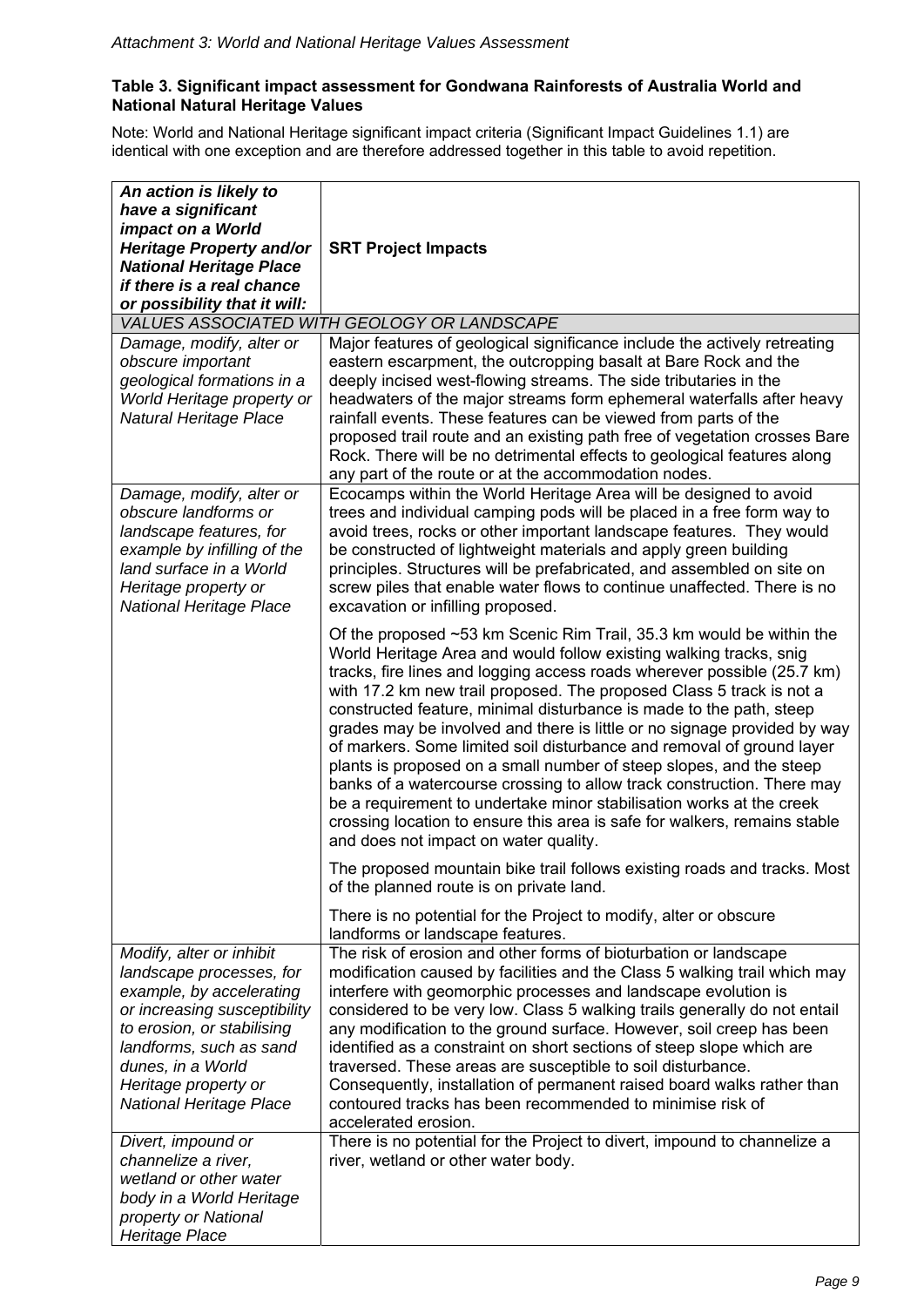| An action is likely to<br>have a significant<br>impact on a World                                                                                                                                                                                          |                                                                                                                                                                                                                                                                                                                                                                                                                                                                                                                                                                                                                                                                                                                                                                                                                                                                                                                                                                                                                                                                                                                                                                                                                                                                                                                                                                       |
|------------------------------------------------------------------------------------------------------------------------------------------------------------------------------------------------------------------------------------------------------------|-----------------------------------------------------------------------------------------------------------------------------------------------------------------------------------------------------------------------------------------------------------------------------------------------------------------------------------------------------------------------------------------------------------------------------------------------------------------------------------------------------------------------------------------------------------------------------------------------------------------------------------------------------------------------------------------------------------------------------------------------------------------------------------------------------------------------------------------------------------------------------------------------------------------------------------------------------------------------------------------------------------------------------------------------------------------------------------------------------------------------------------------------------------------------------------------------------------------------------------------------------------------------------------------------------------------------------------------------------------------------|
| Heritage Property and/or<br><b>National Heritage Place</b><br>if there is a real chance<br>or possibility that it will:                                                                                                                                    | <b>SRT Project Impacts</b>                                                                                                                                                                                                                                                                                                                                                                                                                                                                                                                                                                                                                                                                                                                                                                                                                                                                                                                                                                                                                                                                                                                                                                                                                                                                                                                                            |
| Substantially increase<br>concentrations of<br>suspended sediment,<br>nutrients, heavy metals,<br>hydrocarbons, or other<br>pollutants or substances<br>in a river, wetland or water<br>body in a World Heritage<br>property or National<br>Heritage Place | It is very likely that a Class 5 track as proposed and the low usage<br>would not lead to any significant change in runoff conditions, thus<br>limiting any risk of erosion and sedimentation occurring due to run-off.<br>Similarly surface hydrology is not expected to be affected or altered.<br>However, the same cannot be said for steeper slope sections of the trail<br>where it must descend to cross drainage lines. The number of crossings<br>is limited as most of the trail is confined to ridges and scarps. As steep<br>slopes above watercourses are often associated with soil creep, any<br>downslope pressure from foot traffic is likely to aggravate the soil creep,<br>particularly along cleared tracks. Consequently, installation of<br>permanent raised board walks rather than contoured tracks has been<br>recommended to minimise risk of accelerated erosion in some locations.<br>The Ecocamps will be established to achieve no reliance on reticulated<br>services. Given the absence of nearby mains power the Ecocamps<br>would be self-sufficient for power, using a combination of solar and gas<br>with a small back-up generator for emergency power. Water would be<br>sourced from roof capture. Solid waste would be removed from the site<br>by each walking party, under the supervision of an experienced<br>ecoguide. |
|                                                                                                                                                                                                                                                            | Structures will be prefabricated, and assembled on site on screw piles<br>that enable water flows to continue unaffected. Two 4000 L plastic<br>sealed septic tanks will be installed. One primary tank and one as an<br>overflow tank (in the event of a prolonged period of wet water which<br>precludes tanker access). The tanks would collect both grey and black<br>water, and the primary tank will be emptied upon approaching capacity<br>leaving the second tank for emergency situations. The tanks will be<br>pumped out via a pipe that the small tanker truck connects to (with an<br>on-board vacuum pump). Toilets will be ultra-low flush units (2 litre<br>flush). A grease trap would be installed on the kitchen waste for<br>disposal off site.                                                                                                                                                                                                                                                                                                                                                                                                                                                                                                                                                                                                  |
|                                                                                                                                                                                                                                                            | All construction activities will be undertaken in compliance with<br>approved Construction Environmental Management Plans that describe<br>the required treatment of hazardous substances to protect the<br>environment.                                                                                                                                                                                                                                                                                                                                                                                                                                                                                                                                                                                                                                                                                                                                                                                                                                                                                                                                                                                                                                                                                                                                              |
|                                                                                                                                                                                                                                                            | During operations, all accommodation locations will have separate<br>storage structures for flammable liquids and other hazardous<br>substances. Chemicals for weed treatment will be managed by<br>specialist contractors and will not be stored on site.                                                                                                                                                                                                                                                                                                                                                                                                                                                                                                                                                                                                                                                                                                                                                                                                                                                                                                                                                                                                                                                                                                            |
|                                                                                                                                                                                                                                                            | With the proposed design and management of the Project components<br>it is considered that the Project will not substantially increase<br>concentrations of suspended sediment, nutrients, heavy metals,<br>hydrocarbons or other pollutants or substances in a river, wetland or<br>water body in a World Heritage property or Natural Heritage place.                                                                                                                                                                                                                                                                                                                                                                                                                                                                                                                                                                                                                                                                                                                                                                                                                                                                                                                                                                                                               |
| <b>BIOLOGICAL AND ECOLOGICAL VALUES</b>                                                                                                                                                                                                                    |                                                                                                                                                                                                                                                                                                                                                                                                                                                                                                                                                                                                                                                                                                                                                                                                                                                                                                                                                                                                                                                                                                                                                                                                                                                                                                                                                                       |
| Modify or inhibit ecological<br>processes in a National<br>Heritage Place                                                                                                                                                                                  | Broadly, ecological processes are the biological, chemical, physical and<br>hydrological processes of ecosystems. Specifically, ecological<br>processes include atmospheric cycling, nutrient cycling, hydrological<br>regimes, soil functions, habitat functions, biotic interactions (including<br>predator/prey relationships, competition and pollination), population<br>dynamics, seed dispersal, evolution and natural disturbance regimes.                                                                                                                                                                                                                                                                                                                                                                                                                                                                                                                                                                                                                                                                                                                                                                                                                                                                                                                    |
|                                                                                                                                                                                                                                                            | The Project footprint is small and the proposed activities are passive in<br>nature. Impact assessment has identified elements of the Project that                                                                                                                                                                                                                                                                                                                                                                                                                                                                                                                                                                                                                                                                                                                                                                                                                                                                                                                                                                                                                                                                                                                                                                                                                    |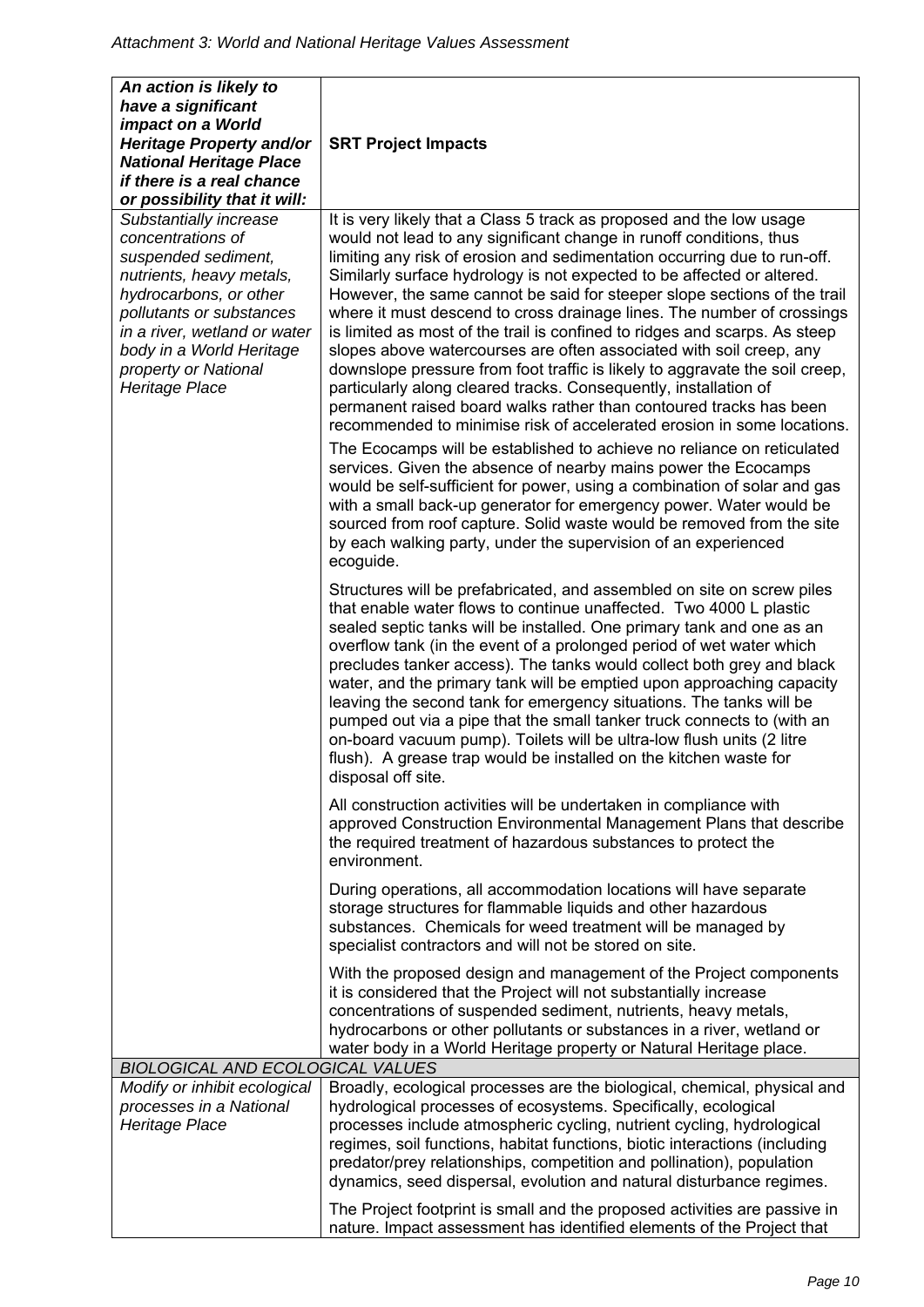| An action is likely to<br>have a significant<br>impact on a World<br>Heritage Property and/or<br><b>National Heritage Place</b><br>if there is a real chance<br>or possibility that it will: | <b>SRT Project Impacts</b>                                                                                                                                                                                                                                                                                                                                                                                                                                                                                                                                                                                                                                                                                                                                                                                                                                                                                                                                                                                                                                                                                                                                                                                                                                                                                                                                                                                                                                                                                                                                                                                                                                                                                                                                                                                                                                                                                                                                                                                                                   |
|----------------------------------------------------------------------------------------------------------------------------------------------------------------------------------------------|----------------------------------------------------------------------------------------------------------------------------------------------------------------------------------------------------------------------------------------------------------------------------------------------------------------------------------------------------------------------------------------------------------------------------------------------------------------------------------------------------------------------------------------------------------------------------------------------------------------------------------------------------------------------------------------------------------------------------------------------------------------------------------------------------------------------------------------------------------------------------------------------------------------------------------------------------------------------------------------------------------------------------------------------------------------------------------------------------------------------------------------------------------------------------------------------------------------------------------------------------------------------------------------------------------------------------------------------------------------------------------------------------------------------------------------------------------------------------------------------------------------------------------------------------------------------------------------------------------------------------------------------------------------------------------------------------------------------------------------------------------------------------------------------------------------------------------------------------------------------------------------------------------------------------------------------------------------------------------------------------------------------------------------------|
|                                                                                                                                                                                              | may affect hydrological regimes and biotic interactions.                                                                                                                                                                                                                                                                                                                                                                                                                                                                                                                                                                                                                                                                                                                                                                                                                                                                                                                                                                                                                                                                                                                                                                                                                                                                                                                                                                                                                                                                                                                                                                                                                                                                                                                                                                                                                                                                                                                                                                                     |
|                                                                                                                                                                                              | Appropriate project design can limit any potential for altering<br>hydrological regimes by ensuring that tracks and other infrastructure do<br>not concentrate runoff, or accelerate the natural processes of soil creep<br>and landslip, and do not contribute sediment to aquatic ecosystems.                                                                                                                                                                                                                                                                                                                                                                                                                                                                                                                                                                                                                                                                                                                                                                                                                                                                                                                                                                                                                                                                                                                                                                                                                                                                                                                                                                                                                                                                                                                                                                                                                                                                                                                                              |
|                                                                                                                                                                                              | Active feral animal control and on-going monitoring of feral animal<br>activity leading to targeted management responses will limit the<br>potential for the trail to facilitate feral animal movement.                                                                                                                                                                                                                                                                                                                                                                                                                                                                                                                                                                                                                                                                                                                                                                                                                                                                                                                                                                                                                                                                                                                                                                                                                                                                                                                                                                                                                                                                                                                                                                                                                                                                                                                                                                                                                                      |
|                                                                                                                                                                                              | It is considered unlikely that the construction or operation of the project<br>will modify and inhibit ecological processes in the project area or in the<br>broader Main Range National Park area.                                                                                                                                                                                                                                                                                                                                                                                                                                                                                                                                                                                                                                                                                                                                                                                                                                                                                                                                                                                                                                                                                                                                                                                                                                                                                                                                                                                                                                                                                                                                                                                                                                                                                                                                                                                                                                          |
| Reduce the diversity or<br>modify the composition of<br>plant and animal species<br>in all or part of a World<br>Heritage property or<br>National Heritage Place                             | The re-opening of the disused section of the Winder Track will require<br>removal of colonising vegetation and soil disturbance along a 1.55 ha<br>linear corridor to create a 2.5 m wide road. The corridor comprises 1.5<br>ha of rainforest colonisers and 0.05 ha of Eucalyptus Open forest.                                                                                                                                                                                                                                                                                                                                                                                                                                                                                                                                                                                                                                                                                                                                                                                                                                                                                                                                                                                                                                                                                                                                                                                                                                                                                                                                                                                                                                                                                                                                                                                                                                                                                                                                             |
|                                                                                                                                                                                              | The placement of trails will largely be confined to brushing of ground<br>layer species where dense, and cutting a narrow path up to 0.6 m wide<br>through dense viny plant growth in formerly logged and wind affected<br>areas. However, some limited soil disturbance and removal of ground<br>layer plants is proposed on a small number of steep slopes, and the<br>steep banks of a watercourse crossing to allow track construction.                                                                                                                                                                                                                                                                                                                                                                                                                                                                                                                                                                                                                                                                                                                                                                                                                                                                                                                                                                                                                                                                                                                                                                                                                                                                                                                                                                                                                                                                                                                                                                                                  |
|                                                                                                                                                                                              | There is no requirement for any clearing of remnant native vegetation or<br>removal of larger sized trees at any site.                                                                                                                                                                                                                                                                                                                                                                                                                                                                                                                                                                                                                                                                                                                                                                                                                                                                                                                                                                                                                                                                                                                                                                                                                                                                                                                                                                                                                                                                                                                                                                                                                                                                                                                                                                                                                                                                                                                       |
|                                                                                                                                                                                              | Attachments 4 and 5 to the referral provide an assessment of the<br>impacts of the Project on flora and fauna and the mitigation measures<br>required to minimise impacts. Risks have been identified in order to<br>determine necessary and effective mitigation measures for construction<br>and operation of the Scenic Rim Trail. Many of the risks identified can<br>be managed through best practice design and construction techniques.<br>The most important risks to flora and fauna are associated with the<br>introduction and/or spread of pathogens, weeds and feral animals which<br>must be avoided, monitored and managed during both the construction<br>and operational stages of the Project. Field assessment finds that<br>habitat north of Cunningham's Gap is not suitable for the endangered<br>Eastern Bristlebird; however, habitat south of Cunningham's Gap is<br>suitable for the species although none have been recorded for over 20<br>years due to a fire event and the trail in this location uses existing<br>walking tracks. The known location for the vulnerable Brush-tailed Rock<br>Wallaby has access tracks present, is significantly disturbed by cattle<br>and feral animals are present and would not be further impacts by the<br>project. The endangered Hastings River Mouse was found to be present<br>in habitat adjacent to the proposed Woodcutters Ecocamp. This is the<br>edge of an apparently extensive area of habitat for the species and<br>while significant impacts are not predicted with the careful design and<br>operation of the Ecocamp, baseline surveys and monitoring are<br>intended. The trail crosses a stream where Fleay's Barred Frog was<br>heard calling. Baseline survey and monitoring of frog assemblages in<br>this location are intended, and it is recommended that the approach to<br>the crossing and the crossing itself are designed in consultation with<br>QPWS frog expert/s.<br>Both within and outside of the World Heritage Area, feral animal |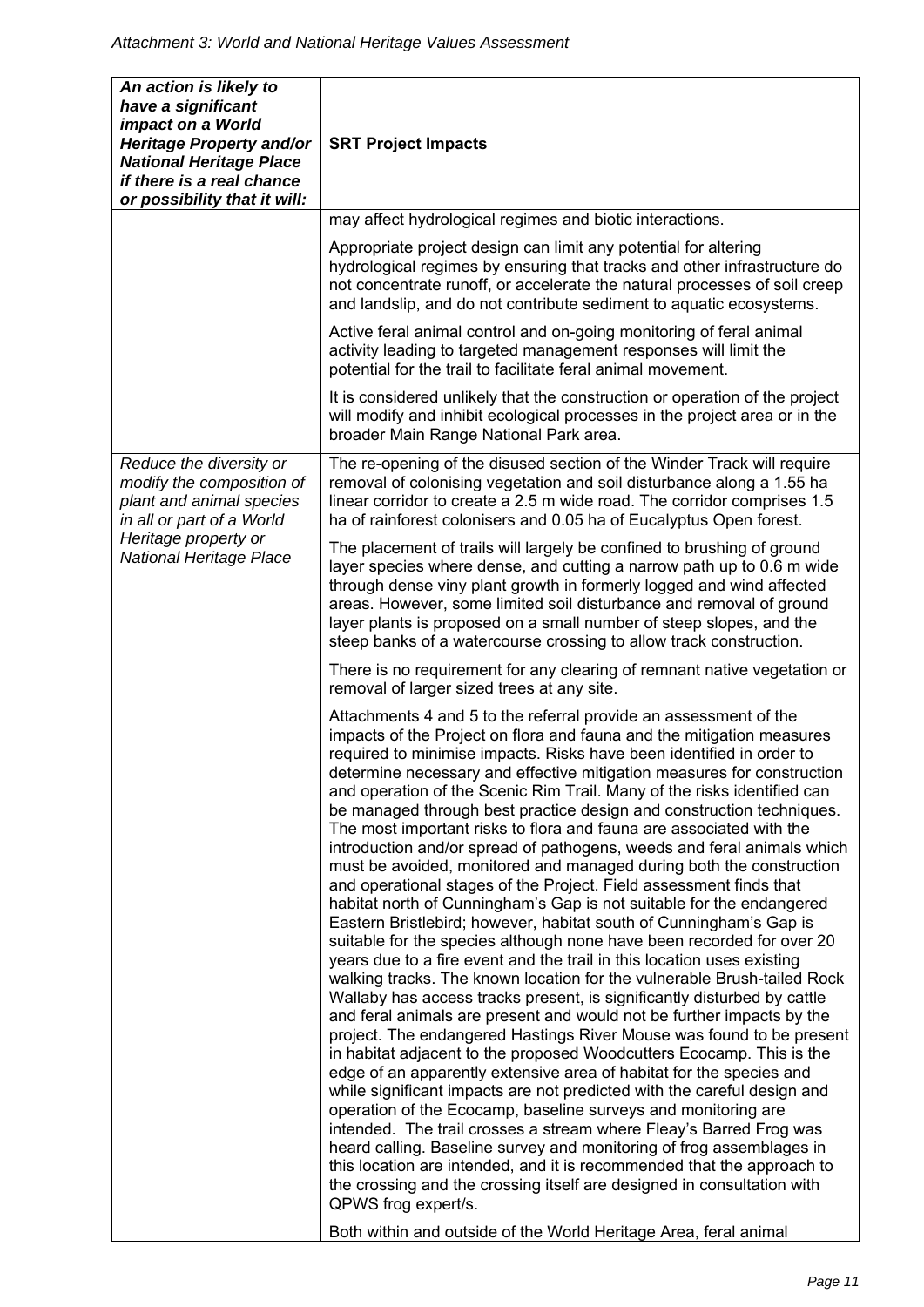| An action is likely to<br>have a significant<br>impact on a World<br><b>Heritage Property and/or</b><br><b>National Heritage Place</b><br>if there is a real chance<br>or possibility that it will: | <b>SRT Project Impacts</b>                                                                                                                                                                                                                                                                                                                                                                                                                                                                                                                                                                                                                                                                                                                                                                                                                                                                                                                              |
|-----------------------------------------------------------------------------------------------------------------------------------------------------------------------------------------------------|---------------------------------------------------------------------------------------------------------------------------------------------------------------------------------------------------------------------------------------------------------------------------------------------------------------------------------------------------------------------------------------------------------------------------------------------------------------------------------------------------------------------------------------------------------------------------------------------------------------------------------------------------------------------------------------------------------------------------------------------------------------------------------------------------------------------------------------------------------------------------------------------------------------------------------------------------------|
|                                                                                                                                                                                                     | management actions need to be undertaken in cooperation with the<br>Queensland Parks and Wildlife Service and adjoining landholders.<br>Target species will be Feral Pigs, European Foxes, feral Dogs and Cane<br>Toads.                                                                                                                                                                                                                                                                                                                                                                                                                                                                                                                                                                                                                                                                                                                                |
|                                                                                                                                                                                                     | The impact on individual ecological communities and species<br>assemblages as a result of construction of the road, trails and overnight<br>nodes will be negligible. The proposed impacts will not interfere with<br>ongoing plant reproduction, dispersal and regeneration except at a<br>highly localised scale. The Project has taken the largely weed free<br>status of the area into account, and the mitigation measures for<br>construction and subsequent operation of the mountain bike route and<br>trails aim to minimise the risk of new weed introductions as well as<br>limiting the spread of weeds which are present. The risk of introducing<br>plant pathogens especially Myrtle Rust will also be dealt positively with<br>by implementing a number of risk-reducing measures. The ecoguides<br>accompanying hikers will play an important role in providing feedback<br>on the condition and health of vegetation along the route. |
|                                                                                                                                                                                                     | With the appropriate and continuous monitoring of the trail and<br>Ecocamp sites by experienced and trained ecoguides, there is an<br>opportunity for quick responses to any identified issues. Less obvious<br>potential impacts need to be the subject of long-term monitoring<br>programs.                                                                                                                                                                                                                                                                                                                                                                                                                                                                                                                                                                                                                                                           |
|                                                                                                                                                                                                     | Section 6 of Attachment 2 to the referral sets out the key commitments<br>for environmental protection.                                                                                                                                                                                                                                                                                                                                                                                                                                                                                                                                                                                                                                                                                                                                                                                                                                                 |
|                                                                                                                                                                                                     | With the proposed low impact design and construction, and an ongoing<br>commitment to monitoring and management of potential impacts on<br>flora and fauna, the Project will not cause a reduction in the diversity or<br>modification of the composition of plant and animal species within the<br>World Heritage/National Heritage Property.                                                                                                                                                                                                                                                                                                                                                                                                                                                                                                                                                                                                          |
| Fragment, isolate or<br>substantially damage<br>habitat important for the<br>conservation of biological<br>diversity in a World<br>Heritage property or<br><b>National Heritage Place</b>           | Ecocamps within the World Heritage Area will be designed to avoid<br>trees and individual camping pods will be placed in a free form way to<br>avoid trees, rocks or other important landscape features. They would<br>be constructed of lightweight materials and apply green building<br>principles. Structures will be prefabricated, and assembled on site on<br>screw piles that enable water flows to continue unaffected. There is no<br>excavation or infilling proposed.                                                                                                                                                                                                                                                                                                                                                                                                                                                                       |
|                                                                                                                                                                                                     | Of the proposed ~53 km Scenic Rim Trail, 35.3 km would be within the<br>World Heritage Area and would follow existing walking tracks, snig<br>tracks, fire lines and logging access roads wherever possible (25.7 km)<br>with 17.2 km new trail proposed, although this largely follows existing<br>footpads. The proposed Class 5 track is not a constructed feature,<br>minimal disturbance is made to the path, steep grades may be involved<br>and there is little or no signage provided by way of markers. Some<br>limited soil disturbance and removal of ground layer plants is proposed<br>on a small number of steep slopes, and the steep banks of a<br>watercourse crossing to allow track construction. There may be a<br>requirement to undertake minor stabilisation works at the creek crossing<br>location to ensure this area is safe for walkers, remains stable and does<br>not impact on water quality.                            |
|                                                                                                                                                                                                     | The proposed mountain bike trail follows existing roads and tracks. Most<br>of the planned route is on private land.                                                                                                                                                                                                                                                                                                                                                                                                                                                                                                                                                                                                                                                                                                                                                                                                                                    |
|                                                                                                                                                                                                     | No features of the proposed Project will fragment, isolate or                                                                                                                                                                                                                                                                                                                                                                                                                                                                                                                                                                                                                                                                                                                                                                                                                                                                                           |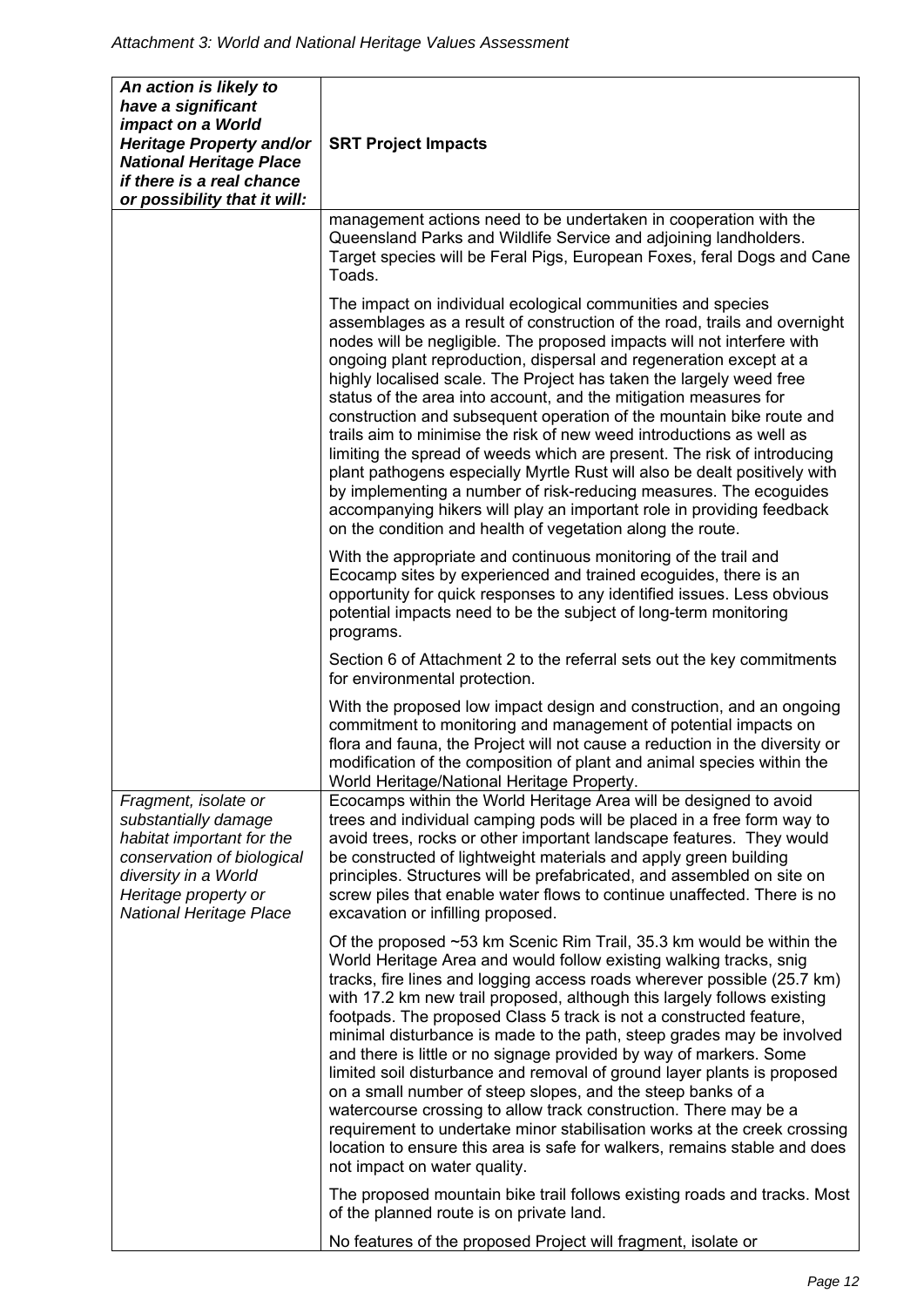| An action is likely to<br>have a significant<br>impact on a World<br>Heritage Property and/or<br><b>National Heritage Place</b><br>if there is a real chance<br>or possibility that it will: | <b>SRT Project Impacts</b>                                                                                                                                                                                                                                                                                                                                                                                                                                                                                                                                                                                                                                                                                                                                                                                                                                                                                                                                                                                                                                                                                                                                                                                                                                                          |
|----------------------------------------------------------------------------------------------------------------------------------------------------------------------------------------------|-------------------------------------------------------------------------------------------------------------------------------------------------------------------------------------------------------------------------------------------------------------------------------------------------------------------------------------------------------------------------------------------------------------------------------------------------------------------------------------------------------------------------------------------------------------------------------------------------------------------------------------------------------------------------------------------------------------------------------------------------------------------------------------------------------------------------------------------------------------------------------------------------------------------------------------------------------------------------------------------------------------------------------------------------------------------------------------------------------------------------------------------------------------------------------------------------------------------------------------------------------------------------------------|
|                                                                                                                                                                                              | substantially damage habitat within the World Heritage/National<br>Heritage Area.                                                                                                                                                                                                                                                                                                                                                                                                                                                                                                                                                                                                                                                                                                                                                                                                                                                                                                                                                                                                                                                                                                                                                                                                   |
| Cause a long-term<br>reduction in rare, endemic<br>or unique plant or animal<br>populations or species in<br>a World Heritage property<br>or National Heritage Place                         | The Class 5 trail will not cause any long term reduction in rare, endemic<br>or unique plant species as there will be very limited clearing which will<br>be confined to ground stratum species largely ferns which have<br>widespread geographical distributions. Hardening of a narrow footpad is<br>likely to occur through time in places although it is considered to be<br>reversible due to the types of soil present, with ground stratum species<br>able to recolonise through time if the trail is unused.                                                                                                                                                                                                                                                                                                                                                                                                                                                                                                                                                                                                                                                                                                                                                                |
|                                                                                                                                                                                              | The small total area of clearing of understorey to locate the<br>Amphitheatre View Wilderness Ecocamp and Woodcutters Ecocamp<br>(small patches totalling 0.1 ha) and the 200 m long section of Open<br>Forest on the Winder route (0.05 ha) is unlikely to remove any<br>conservation-significant species (e.g. endemics) based upon the taxa<br>recorded from detailed site survey.                                                                                                                                                                                                                                                                                                                                                                                                                                                                                                                                                                                                                                                                                                                                                                                                                                                                                               |
|                                                                                                                                                                                              | The re-opening of the Winder management road will result in removal of<br>colonising species which may include individuals of rare or endemic<br>taxa (e.g. the Border Range - Main Range endemic tree White<br>Malletwood Rhodamnia whiteana) or unique populations. The taxa<br>recorded along the road during traverse of the route included species<br>which have increased in abundance relative to less disturbed<br>surrounding rainforest and species which appear to be present in similar<br>densities to the surrounding species matrix. White Malletwood, for<br>example has a low density in the rainforest and few individuals were<br>observed along the former road. While localised variation in species<br>composition has been observed within the rainforest (e.g. Walking Stick<br>Palm Linospadix monostachya is very uncommon along the Winder<br>route but abundant from parts of the walking trail further south) no<br>patches of species of special biogeographic interest because of a<br>patchy or unpredictable occurrences were encountered. Collectively,<br>observations from the route suggest that the likelihood of removal of<br>species from the 2.5 m corridor will lead to long-term reduction in<br>species populations appears to be low. |
|                                                                                                                                                                                              | The nature and extent of proposed disturbance to vegetation will not<br>cause a reduction in any rare, endemic or unique bird, reptile or frog<br>population. There will be some disturbance to the steep banks of a<br>watercourse crossing to allow track construction. There may be a<br>requirement to undertake minor stabilisation works at the creek crossing<br>location to ensure this area is remains stable and does not impact on<br>water quality. This will ensure that two significant species of Euastacus<br>crayfish are not affected.                                                                                                                                                                                                                                                                                                                                                                                                                                                                                                                                                                                                                                                                                                                            |
|                                                                                                                                                                                              | Of the other significant invertebrate taxa, Angular Flamed Pinwheel<br>Snail is known to live under bark on trees and logs in rainforest and wet<br>sclerophyll forest. Brown Turban Pinwheel Snail lives in rainforest but its<br>microhabitat is unknown (Stanisic et al. 2010). Moss bugs live in damp<br>moss mats found on Nothofagus trees (Williams & Bickel 2010). The<br>spider Tarlina woodwardi lives in leaf litter (Raven 2012). Velvet worms<br>are cryptic and largely confined to moist, humid microhabitats, including<br>leaf litter and the interior of decomposing logs (Reinhard & Rowell<br>2005). Flat bugs (subfamily Chinamyersiinae) belong to the Aradidae<br>which are usually found under logs, debris, and the bark of decaying<br>trees or in leaf litter in moist forests and rainforests (CSIRO 2016). The<br>flightless Carabid beetles live on the ground (Hunter 2003). Trapdoor                                                                                                                                                                                                                                                                                                                                                                |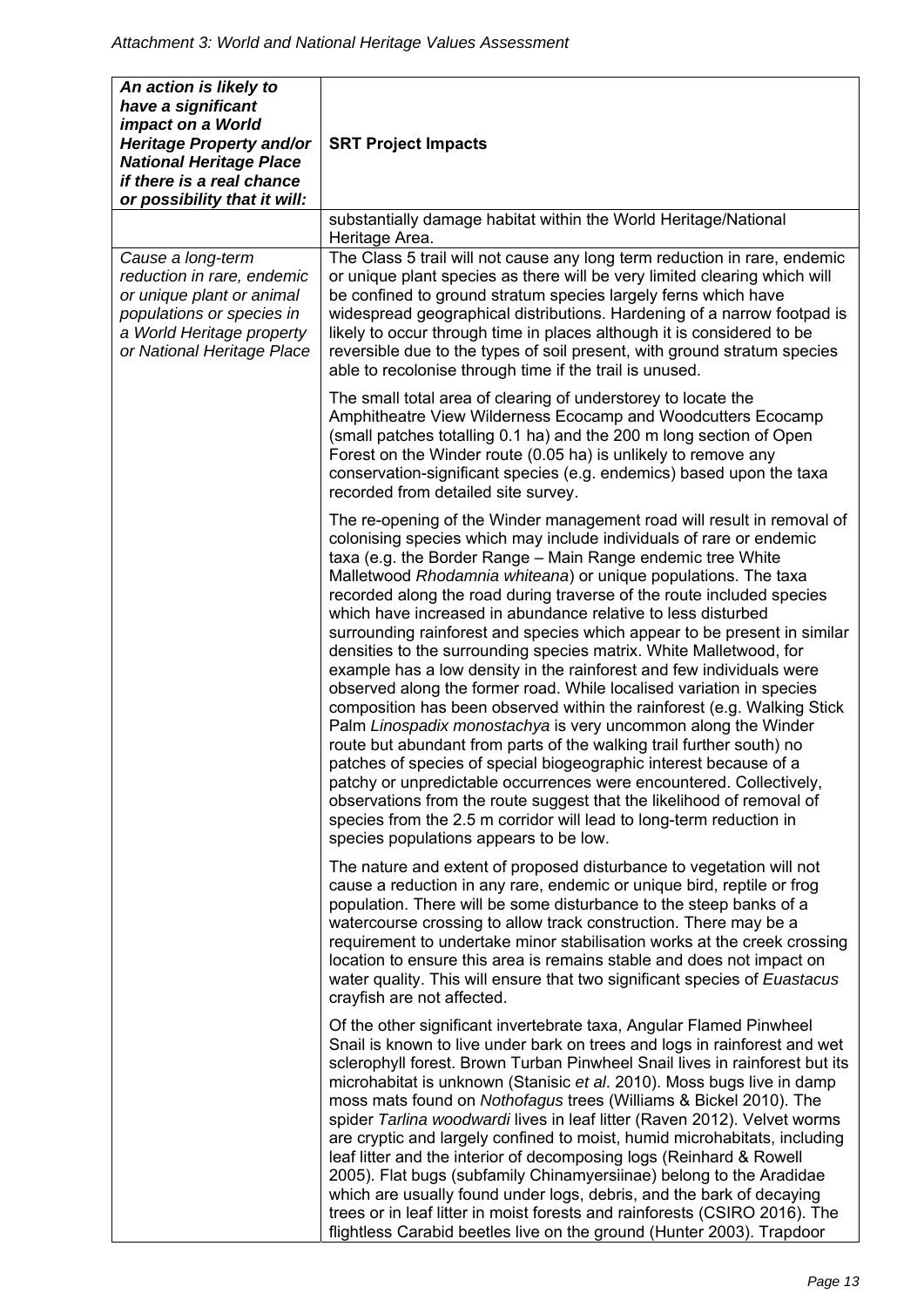| An action is likely to<br>have a significant<br>impact on a World<br>Heritage Property and/or<br><b>National Heritage Place</b><br>if there is a real chance<br>or possibility that it will:                                           | <b>SRT Project Impacts</b>                                                                                                                                                                                                                                                                                                                                                                                                                                                                                                                                                                                                                                                                                                                                                                                                                                                                                                                                                                                                                                                                                                                                                                                                                                                                                                                                                                                                                                                                                                            |
|----------------------------------------------------------------------------------------------------------------------------------------------------------------------------------------------------------------------------------------|---------------------------------------------------------------------------------------------------------------------------------------------------------------------------------------------------------------------------------------------------------------------------------------------------------------------------------------------------------------------------------------------------------------------------------------------------------------------------------------------------------------------------------------------------------------------------------------------------------------------------------------------------------------------------------------------------------------------------------------------------------------------------------------------------------------------------------------------------------------------------------------------------------------------------------------------------------------------------------------------------------------------------------------------------------------------------------------------------------------------------------------------------------------------------------------------------------------------------------------------------------------------------------------------------------------------------------------------------------------------------------------------------------------------------------------------------------------------------------------------------------------------------------------|
|                                                                                                                                                                                                                                        | spiders live in tunnels or beneath fallen logs and stones and are often<br>restricted to more moist areas (Williams & Bickel 2010).                                                                                                                                                                                                                                                                                                                                                                                                                                                                                                                                                                                                                                                                                                                                                                                                                                                                                                                                                                                                                                                                                                                                                                                                                                                                                                                                                                                                   |
|                                                                                                                                                                                                                                        | Other than for the moss bug Hackeriella veitchi which is associated with<br>Nothofagus which is not present in the Project area, all of these<br>invertebrate taxa could potentially suffer some loss of habitat such as<br>leaf litter and ground debris. However, ground disturbance for<br>construction of the Ecocamps and trail will be minimal, with no clearing<br>of trees, and, as all infrastructure associated with the Ecocamps will be<br>installed above the ground surface, the ground surface will recover with<br>the addition of leaf litter over time. The extent of clearance of<br>groundcover should not be sufficient to cause a long-term reduction in<br>any population.                                                                                                                                                                                                                                                                                                                                                                                                                                                                                                                                                                                                                                                                                                                                                                                                                                     |
| Fragment, isolate or<br>substantially damage<br>habitat for rare, endemic<br>or unique animal<br>populations or species in<br>a World Heritage property<br>or National Heritage Place                                                  | Ecocamps within the World Heritage Area will be designed to avoid<br>trees and individual camping pods will be placed in a free form way to<br>avoid trees, rocks or other important landscape features. Structures will<br>be prefabricated, and assembled on site on screw piles that enable<br>water flows to continue unaffected. There is no excavation or infilling<br>proposed. Of the proposed 45 km Scenic Rim Trail, 35.3 km would be<br>within the World Heritage Area and will follow existing snig tracks,<br>firelines and logging access roads wherever possible. The proposed<br>Class 5 track is not a constructed feature and minimal disturbance will<br>be made to the path. Some limited soil disturbance and removal of<br>ground layer plants is proposed on a small number of steep slopes and<br>the steep banks of a watercourse crossing to allow track construction.<br>Minor stabilisation works at the creek crossing location may be<br>necessary to ensure this area remains stable and does not impact on<br>water quality. The proposed mountain bike trail follows existing roads<br>and tracks.<br>The damage to vegetation is to be confined to regrowth (Winder road),<br>ground stratum (trail) and shrub and ground stratum (Amphitheatre View<br>site). The nature and extent of proposed vegetation disturbance will not<br>fragment, isolate or substantially damage habitat for rare, endemic or<br>unique animal populations or species in the World Heritage/National<br>Heritage Area. |
|                                                                                                                                                                                                                                        | WILDERNESS, NATURAL BEAUTY OR RATE OR UNIQUE ENVIRONMENTAL VALUES                                                                                                                                                                                                                                                                                                                                                                                                                                                                                                                                                                                                                                                                                                                                                                                                                                                                                                                                                                                                                                                                                                                                                                                                                                                                                                                                                                                                                                                                     |
| Involve construction of<br>buildings, roads or other<br>structures, vegetation<br>clearance or other actions<br>with substantial, long-term<br>or permanent impacts on<br>relevant (World Heritage<br>and National Heritage)<br>values | Ecocamps within the World Heritage Area will be designed to avoid<br>trees and individual camping pods will be placed in a free form way to<br>avoid trees, rocks or other important landscape features. They would<br>be constructed of lightweight materials and apply green building<br>principles. Structures will be prefabricated, and assembled on site on<br>screw piles that enable water flows to continue unaffected. There is no<br>excavation or infilling proposed.                                                                                                                                                                                                                                                                                                                                                                                                                                                                                                                                                                                                                                                                                                                                                                                                                                                                                                                                                                                                                                                     |
|                                                                                                                                                                                                                                        | Of the proposed $\sim$ 53 km Scenic Rim Trail, 35.3 km would be within the<br>World Heritage Area and would follow existing walking tracks, snig<br>tracks, fire lines and logging access roads wherever possible (25.7 km)<br>with 17.2 km new trail proposed. The proposed Class 5 track is not a<br>constructed feature, minimal disturbance is made to the path, steep<br>grades may be involved and there is little or no signage provided by way<br>of markers. Some limited soil disturbance and removal of ground layer<br>plants is proposed on a small number of steep slopes, and the steep<br>banks of a watercourse crossing to allow track construction. There may<br>be a requirement to undertake minor stabilisation works at the creek<br>crossing location to ensure this area is safe for walkers, remains stable                                                                                                                                                                                                                                                                                                                                                                                                                                                                                                                                                                                                                                                                                                 |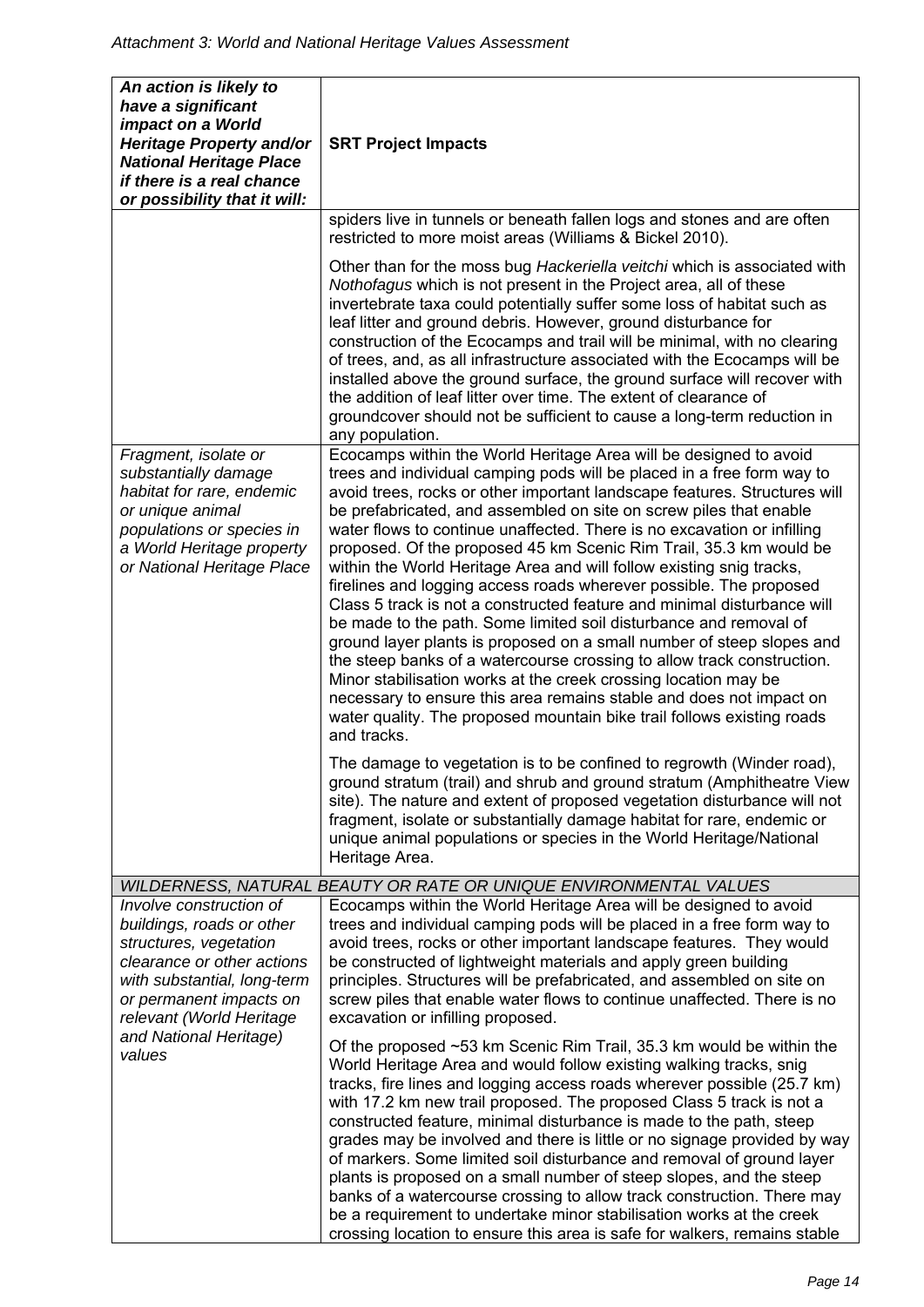| An action is likely to<br>have a significant<br>impact on a World<br>Heritage Property and/or<br><b>National Heritage Place</b><br>if there is a real chance<br>or possibility that it will:    | <b>SRT Project Impacts</b>                                                                                                                                                                                                                                                                                                                                                                                                                                                                                                                                                                                                                |
|-------------------------------------------------------------------------------------------------------------------------------------------------------------------------------------------------|-------------------------------------------------------------------------------------------------------------------------------------------------------------------------------------------------------------------------------------------------------------------------------------------------------------------------------------------------------------------------------------------------------------------------------------------------------------------------------------------------------------------------------------------------------------------------------------------------------------------------------------------|
|                                                                                                                                                                                                 | and does not impact on water quality.                                                                                                                                                                                                                                                                                                                                                                                                                                                                                                                                                                                                     |
|                                                                                                                                                                                                 | The proposed mountain bike trail follows existing roads and tracks. Most<br>of the planned route is on private land.                                                                                                                                                                                                                                                                                                                                                                                                                                                                                                                      |
|                                                                                                                                                                                                 | There would be no long-term or permanent impacts on World Heritage<br>or National Heritage values, and removal of the minimal infrastructure<br>proposed would result in rapid recolonization of the Project area by<br>native flora and fauna and a return to pre-development conditions.                                                                                                                                                                                                                                                                                                                                                |
| Introduce noise, odours,<br>pollutants or other<br>intrusive elements with<br>substantial, long-term or<br>permanent impacts on<br>relevant (World Heritage<br>and National Heritage)<br>values | Construction of the proposed walking trail and Ecocamps would create a<br>short-term increase in noise levels, and it should be noted that no heavy<br>machinery would be used during the construction process.                                                                                                                                                                                                                                                                                                                                                                                                                           |
|                                                                                                                                                                                                 | An increase in noise will result from operation of the Scenic Rim Trail<br>and two Ecocamps. Noise will be generated by voices, and will be<br>predominantly in the normal speaking voice range (around 70 dB). If the<br>ecoguide is addressing the walking group, this may reach an elevated<br>voice level of around 76dB. The Woodcutters Ecocamp will be<br>designed to shield the adjacent Hastings River Mouse habitat from<br>noise and light. Groups of 10 will be walking the trail at a maximum<br>frequency of 2-3 times each week when conditions are suitable, and will<br>be overnighting at the Ecocamps along the route. |
|                                                                                                                                                                                                 | Given the absence of nearby mains power the Ecocamps would be self-<br>sufficient for power, using a combination of solar and gas with a small<br>back-up generator for emergency power. The generator at each camp<br>would be a low-decibel (53 dB(A) and low emission variety and will be<br>housed within a sound-proof, vented enclosure.                                                                                                                                                                                                                                                                                            |
|                                                                                                                                                                                                 | Occassional pumping of waste water storage tanks will create short-<br>term noise at the locations.                                                                                                                                                                                                                                                                                                                                                                                                                                                                                                                                       |
|                                                                                                                                                                                                 | Solid waste would be removed from the Ecocamps by each walking<br>group for subsequent disposal. No waste will be left on site.                                                                                                                                                                                                                                                                                                                                                                                                                                                                                                           |
|                                                                                                                                                                                                 | At the Ecocamp sites, two 4000 L plastic sealed septic tanks will be<br>installed. One primary tank and one as an overflow tank (in the event of<br>a prolonged period of wet water which precludes tanker access). The<br>tanks would collect both grey and black water. The tanks will be pumped<br>out via a pipe that the tanker connects to (with an on-board vacuum<br>pump). Toilets will be ultra-low flush units (2 L flush).                                                                                                                                                                                                    |
|                                                                                                                                                                                                 | A grease trap would be installed on the kitchen waste for disposal off<br>site.                                                                                                                                                                                                                                                                                                                                                                                                                                                                                                                                                           |
|                                                                                                                                                                                                 | As there will be no exposed odour sources, no waste generated that will<br>be released into the surrounding environment, construction noise is a<br>short-term impact with no heavy machinery in use, and operational<br>noise levels will be primarily restricted to human voices and occasional<br>generator use and wastewater removal at the Ecocamp locations, it is<br>not expected that the Project will significantly intrude on World Heritage<br>and National Heritage values for the life of the project.                                                                                                                      |
|                                                                                                                                                                                                 | The nature of the proposal is such that its decommissioning would leave<br>no permanent impacts of World Heritage and National Heritage Values.                                                                                                                                                                                                                                                                                                                                                                                                                                                                                           |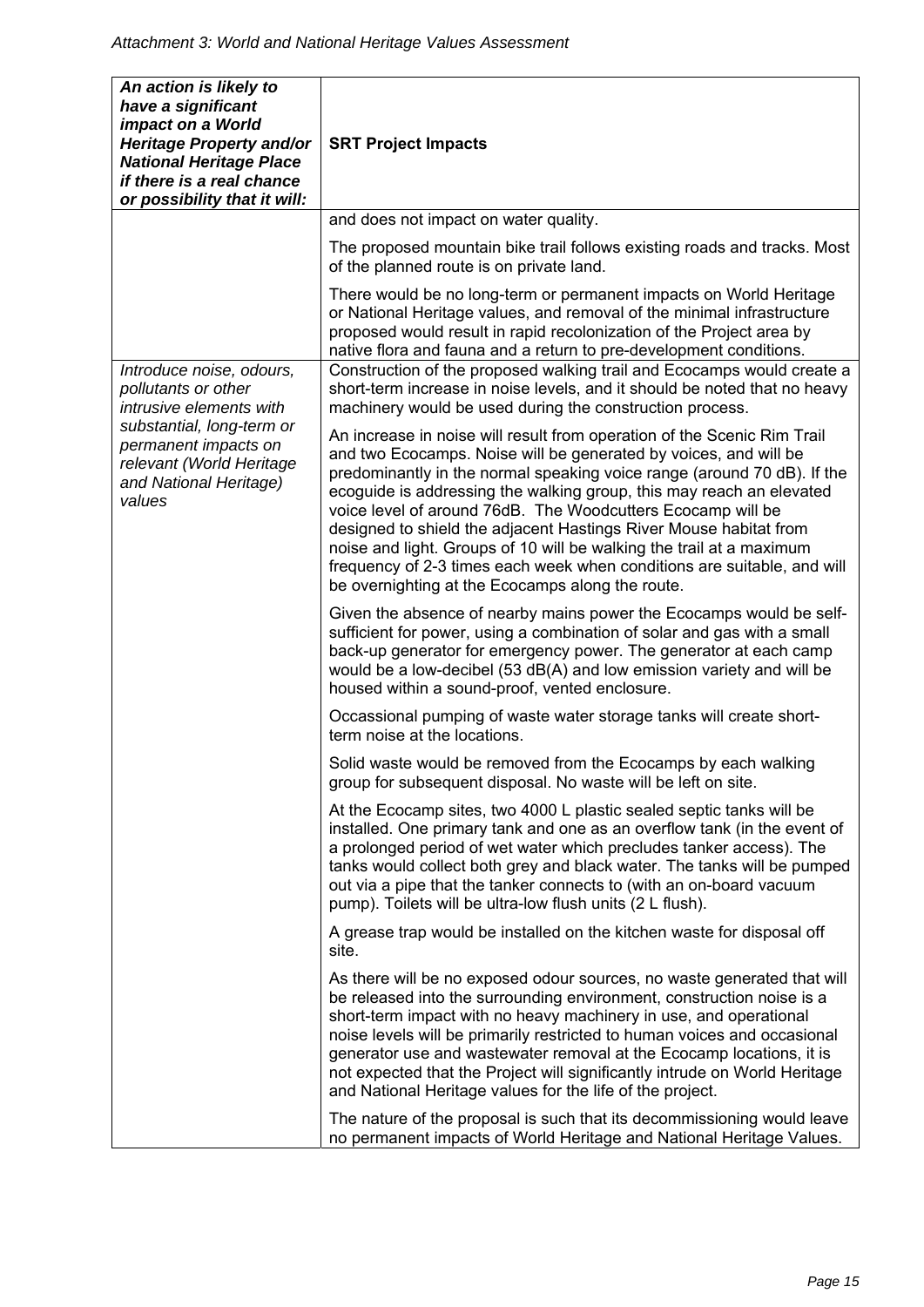## **REFERENCES**

- Boles, W.E. (2007). 'Family Orthonychidae (Logrunners),' In *Handbook of the birds of the world*. *Volume 12: Picathartes to tits and chickadees*. (eds.) J. del Hoyo, A. Elliott & D.A. Christie. Lynx Edicions, Barcelona. pp. 338-347.
- Belcher, C, Burnett, S. & Jones, M. (2008). 'Spotted-tailed Quoll *Dasyurus maculatus*,' In *The mammals of Australia*. Third Edition. (eds.) S. Van Dyck, & R. Strahan, Reed New Holland, Sydney. pp. 60-62.
- Burnett, S. & Meyer-Gleaves, S. (2012). 'Spotted-tailed Quoll (southern subspecies),' In *Queensland's threatened animals*. (eds.) L.K. Curtis, A.J. Dennis, K.R. McDonald, P.M. Kyne & S.J.S. Debus, CSIRO Publishing, Collingwood. pp. 243-244.
- CSIRO (2016). Australian Insect Families, viewed 02 August 2016, <http://anic.ento.csiro.au/insectfamilies>.
- Dawson, J., Claridge, A., Triggs, B. & Paull, D. (2007). Diet of a native carnivore, the spotted-tailed Quoll (*Dasyurus maculatus*), before and after an intense wildfire. *Wildlife Research*, **34**: 342-351.
- DEHP (2016b). WildLife Online. Department of Environment and Heritage Protection, Brisbane. https://environment.ehp.qld.gov.au/report-request/species-list/
- DELWP (2016). National recovery plan for the spotted-tailed quoll *Dasyurus maculatus*. Department of Environment, Land, Water and Planning, Canberra.
- Fensham, R.J. and Fairfax, R.J. (1996). The grassy balds on the Bunya Mountains, southeastern Queensland: floristics and conservation issues. Cunninghamii 4(3): 511- 530.
- Firestone, K.B., Elphinstone, M.S., Sherwin, W.B. & Houlden, B.A. (1999). Phylogeographical population structure of tiger quolls Dasyurus maculatus (Dasyuridae: Marsupialia), an endangered carnivorous marsupial. Molecular Ecology, 8: 1613-1625.
- Glen, A.S. & Dickman, C.R. (2011). Why are there so many spotted-tailed quolls Dasyurus maculatus in parts of north-eastern New South Wales? *Australian Zoologist*, 35: 711-718.
- Hines, H. (2012a). 'Fleay's Barred Frog,' In *Queensland's threatened animals*. (eds.) L.K. Curtis, A.J. Dennis, K.R. McDonald, P.M. Kyne & S.J.S. Debus, CSIRO Publishing, Collingwood. pp. 170-171.
- Hines, H. (2012b). 'Giant Barred Frog,' In *Queensland's threatened animals*. (eds.) L.K. Curtis, A.J. Dennis, K.R. McDonald, P.M. Kyne & S.J.S. Debus, CSIRO Publishing, Collingwood. pp. 172-173.
- Hunter, J.R. (2003). World Heritage and Associative Natural Values of the Central Eastern Rainforest Reserves of Australia. NSW National Parks and Wildlife Service.

IUCN Red List (2016). http://www.iucnredlist.org/details/8142/0